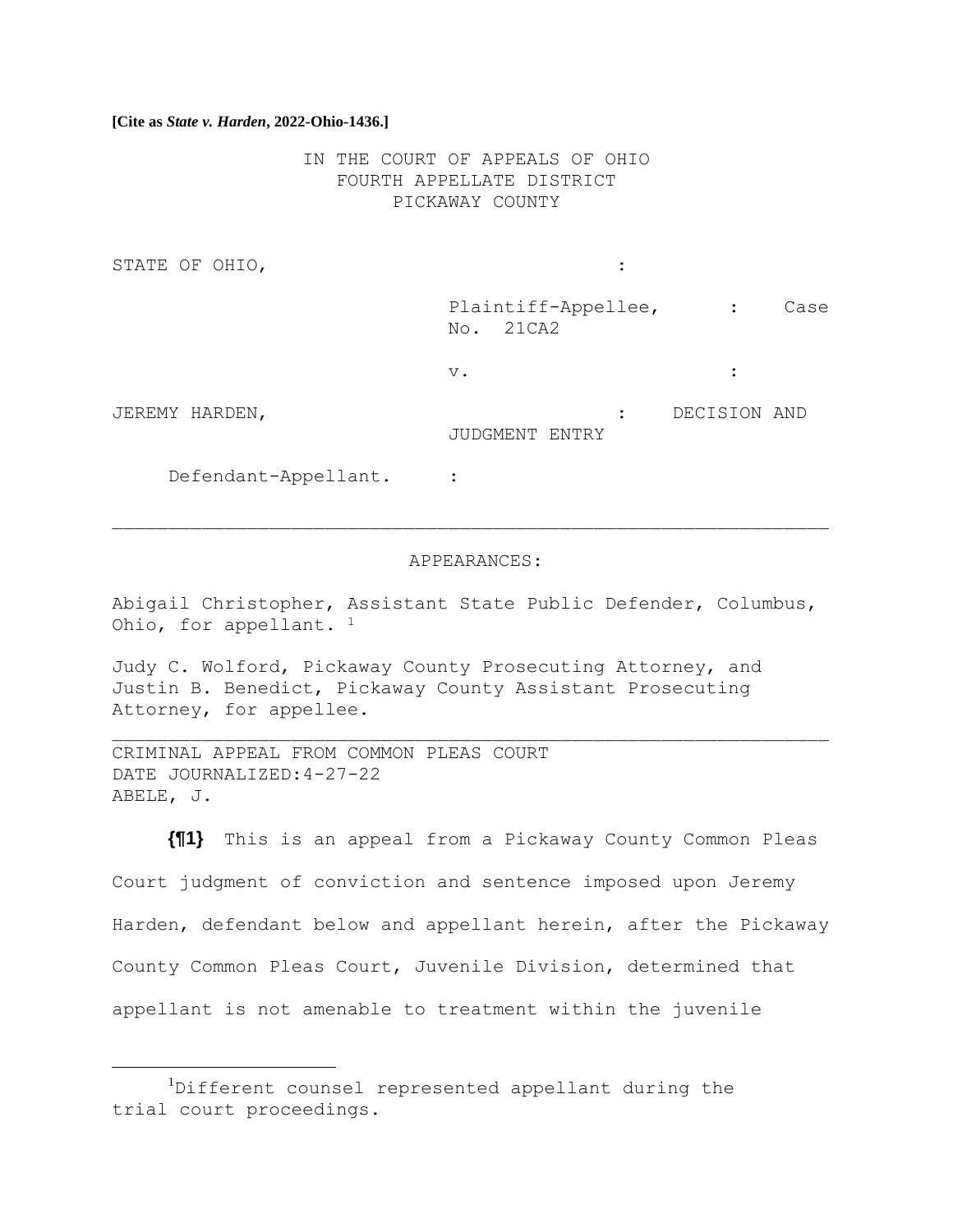system.

**{¶2}** Appellant assigns the following errors for review:

FIRST ASSIGNMENT OF ERROR:

"THE JUVENILE COURT COMMITTED PLAIN ERROR WHEN IT IMPROPERLY DECIDED THAT JEREMY WAS NOT AMENABLE TO TREATMENT IN THE JUVENILE SYSTEM BASED ON FACTORS OUTSIDE OF JEREMY'S CONTROL."

SECOND ASSIGNMENT OF ERROR:

"THE TRIAL COURT COMMITTED PLAIN ERROR WHEN IT FOUND THAT JEREMY WAS NOT AMENABLE TO TREATMENT WHEN THE GOVERNMENT DID NOT PRESENT CLEAR AND CONVINCING EVIDENCE TO SUPPORT THIS CLAIM."

THIRD ASSIGNMENT OF ERROR:

"THE JUVENILE COURT COMMITTED PLAIN ERROR WHEN IT FAILED TO WEIGH ALL DISPOSITIONAL OPTIONS PROVIDED BY STATUTE, INCLUDING A SERIOUS YOUTHFUL OFFENDER DISPOSITION."

FOURTH ASSIGNMENT OF ERROR:

"JEREMY WAS DEPRIVED OF HIS RIGHT TO THE EFFECTIVE ASSISTANCE OF COUNSEL WHEN HIS TRIAL COUNSEL. [SIC]"

**{¶3}** In 2019, the Pickaway County Prosecutor's Office filed a complaint in juvenile court that alleged appellant, nearly 18 years of age at the time, to be delinquent for having committed the offense of attempted aggravated murder in violation of R.C. 2923.02(A)/2903.01(A). The complaint also contained a firearm specification.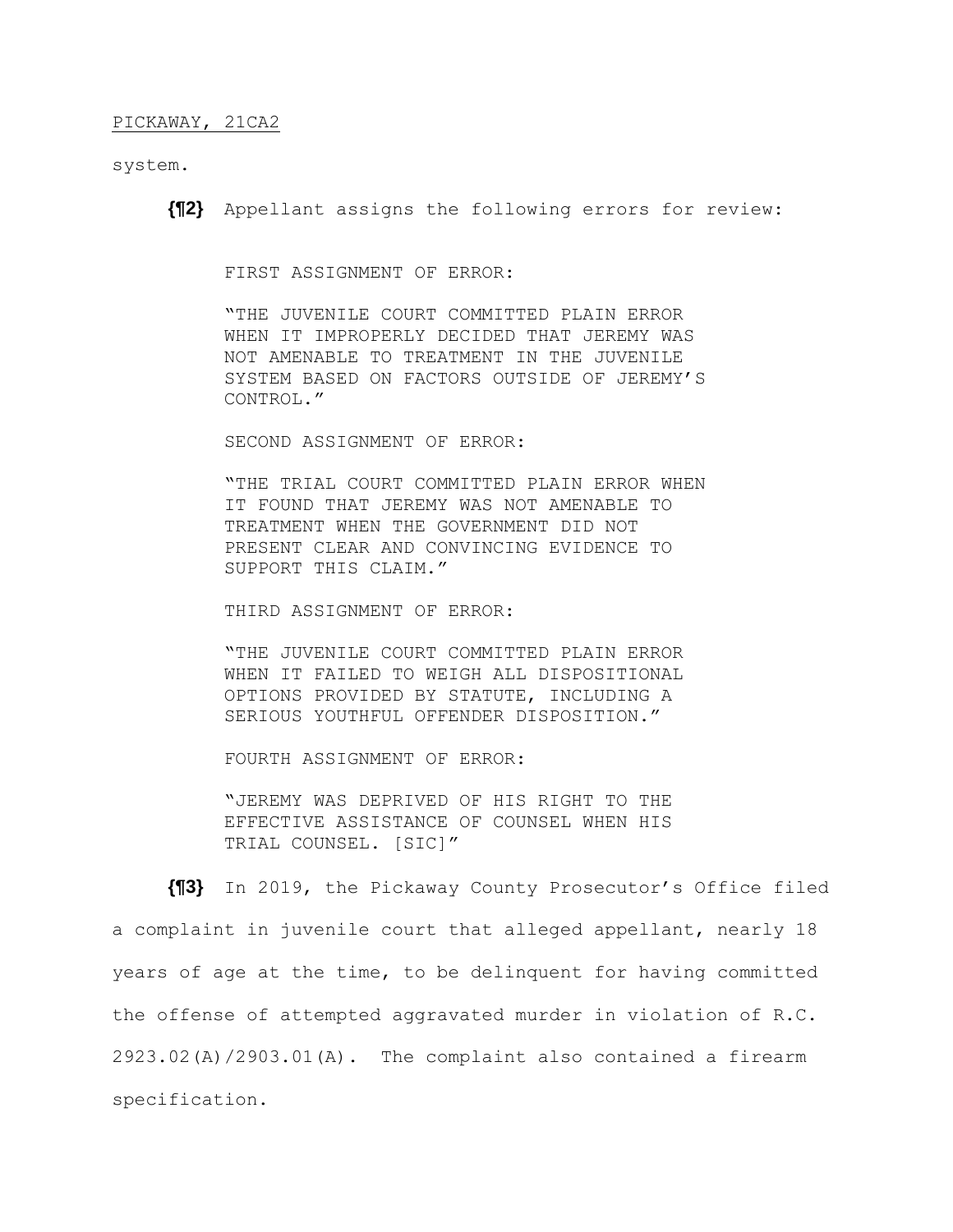**{¶4}** The juvenile court later found probable cause to believe that appellant, age 17 years old at the time, did commit the offense. Because the court also found that R.C. 2152.12 mandated a transfer of the case to the general division of the common pleas court, the juvenile court transferred the case to the court's general division. Subsequently, a Pickaway County Jury returned an indictment that charged appellant with one count of attempted aggravated murder, in violation of R.C. 2923.02(A)/2903.01(A), with a firearm specification.

**{¶5}** The state eventually filed a bill of information that charged appellant with felonious assault, in violation of R.C. 2903.11(A)(1), along with a firearm specification. In exchange for appellant's agreement to plead guilty to the bill of information, the state dismissed the attempted aggravated murder charge along with the specification. The trial court found appellant guilty of felonious assault and sentenced him (1) to serve six to nine years in prison for the felonious assault charge, and (2) to serve three years in prison for the firearm specification. The court also ordered the prison terms to be served consecutively to one another.

**{¶6}** Pursuant to R.C. 2152.121(B)(1), the common pleas court also found that the offense involved, felonious assault, would have subjected appellant to a discretionary transfer,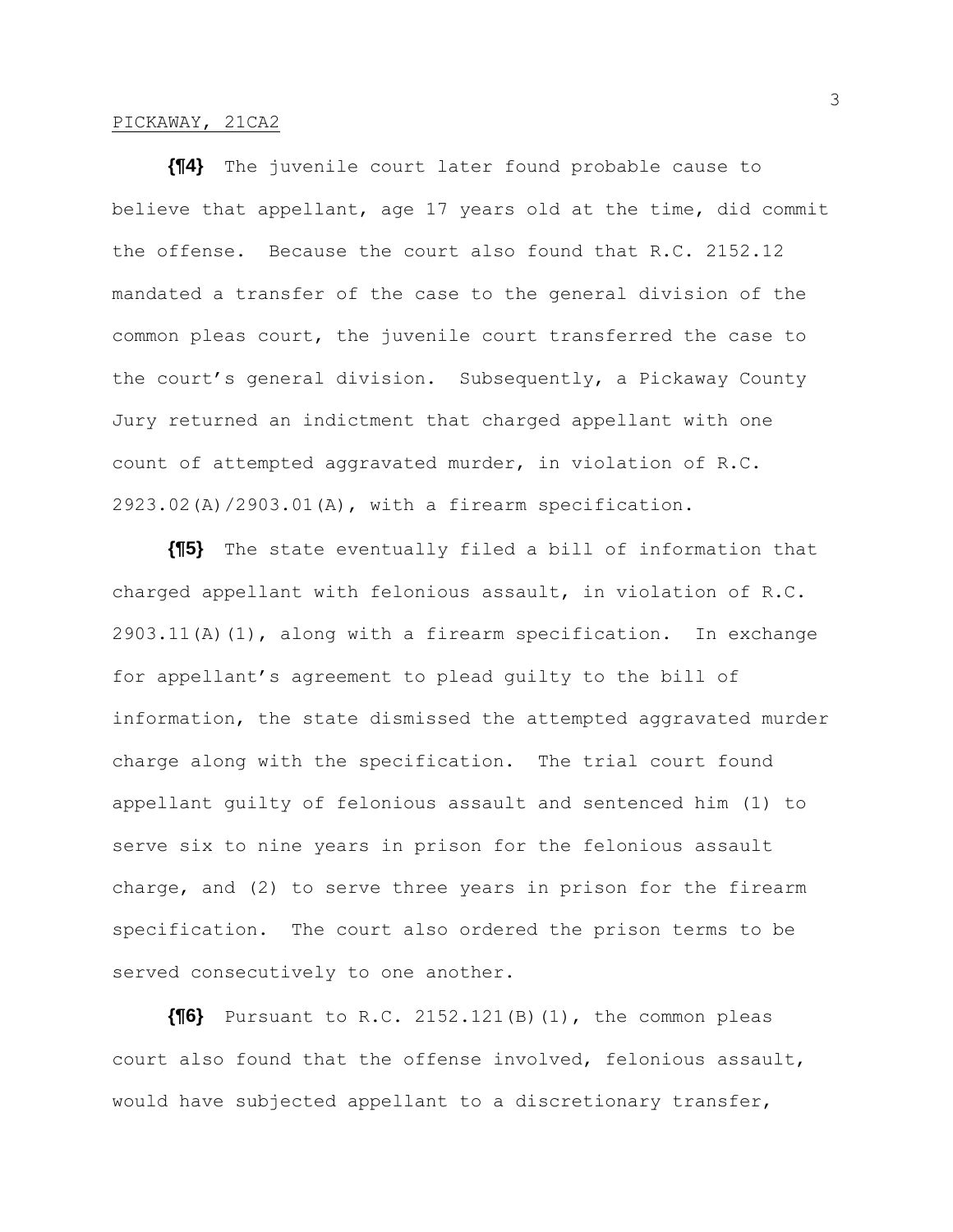rather than a mandatory transfer, if the state initially had alleged appellant delinquent for committing the offense of felonious assault rather than the offense of attempted aggravated murder. Consequently, the court stayed the sentence and remanded the matter to the juvenile court.

**{¶7}** On remand, the state (1) filed a R.C. 152.121(B)(3)(b) motion to object to the imposition of an R.C. 2152.13(D)(1) serious youthful offender (SYO) dispositional sentence, and (2) asked the court to hold a hearing to determine whether appellant is amenable to treatment within the juvenile system.

**{¶8}** On November 25, 2020, the juvenile court held a hearing to consider whether appellant is amenable to treatment in the juvenile system, or whether the juvenile court should return the case to the common pleas court. At the hearing the state indicated that it intended to rely upon the evidence the parties presented during the September 2019 probable cause hearing and it did not intend to call additional witnesses. The court asked appellant whether he had any objection to the court taking judicial notice of the evidence presented at the probable cause hearing, and he stated he did not.

**{¶9}** The state also asked the trial court to admit into evidence a 13-minute phone call between appellant and another individual. The state suggested that, during the conversation,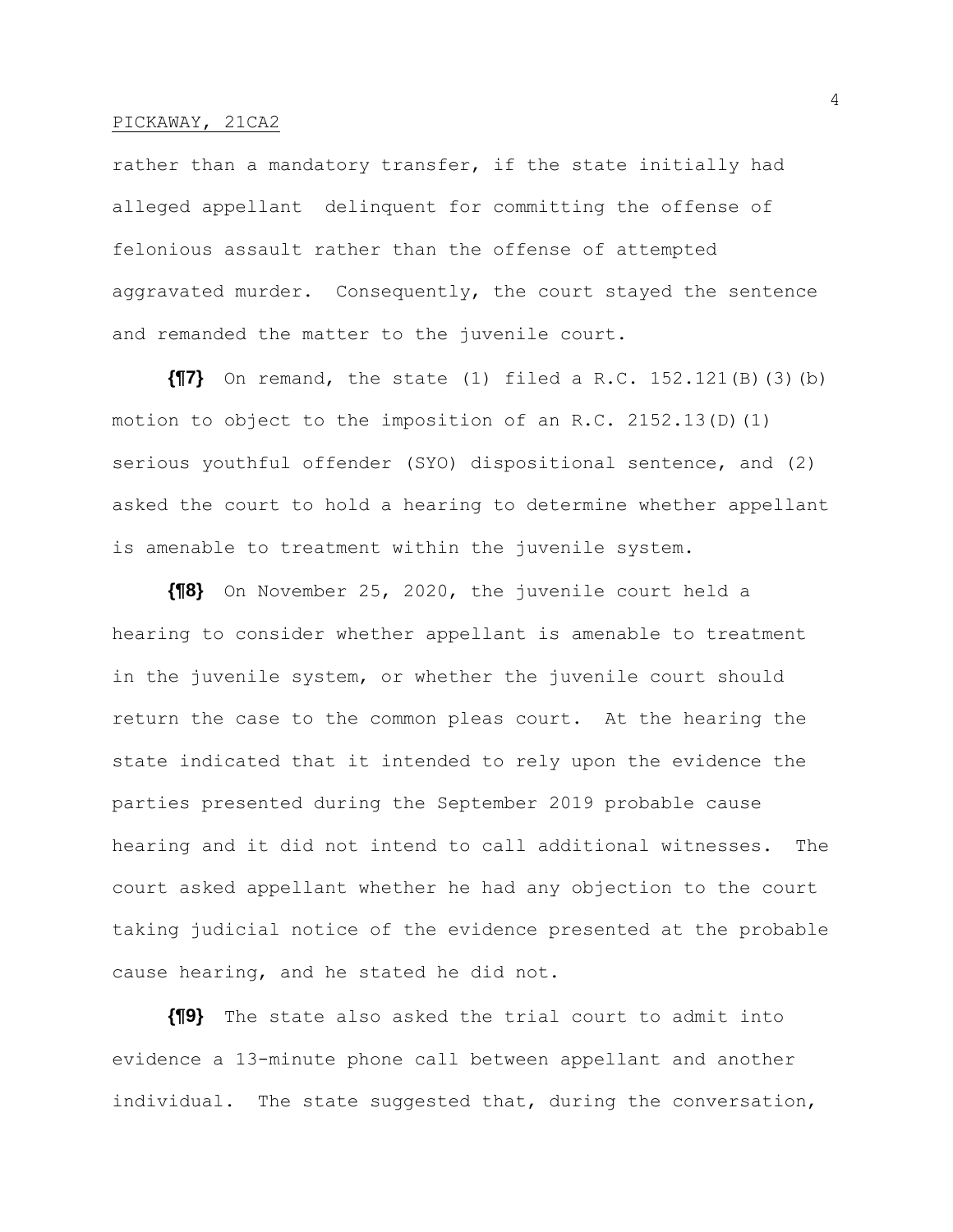appellant "makes several statements" that "have value in this matter," including (1) threats against "his co-conspirators" and the prosecutor, and (2) "some statements" about failing to abide by the court's no-contact order. The prosecutor asserted that appellant's statements would be relevant to determine "whether he's willing to actually participate in any counseling or treatment that would be available in the Juvenile system," and would help the court to determine whether appellant poses a risk to "the public safety at large."

**{¶10}** Appellant, however, asserted that the statements he made during the call depict one particularly frustrating moment in time and, if the court admits the recording into evidence, the court should also consider the circumstances under which appellant made those statements.

**{¶11}** The trial court stated that it would listen to the recording and decide whether to admit the recording into evidence. The state repeated that it did not have any testimony to present and informed the court that it did not object to the court considering two reports: one from the probation department, and one from Clinical Psychologist Dr. James Hagen.<sup>2</sup>

 $2$  The amenability hearing transcript indicates that Dr. Hagen's first name is "Michael." Dr. Hagen signed his report with the first name "James." This opinion uses the name that appears in Dr. Hagen's report.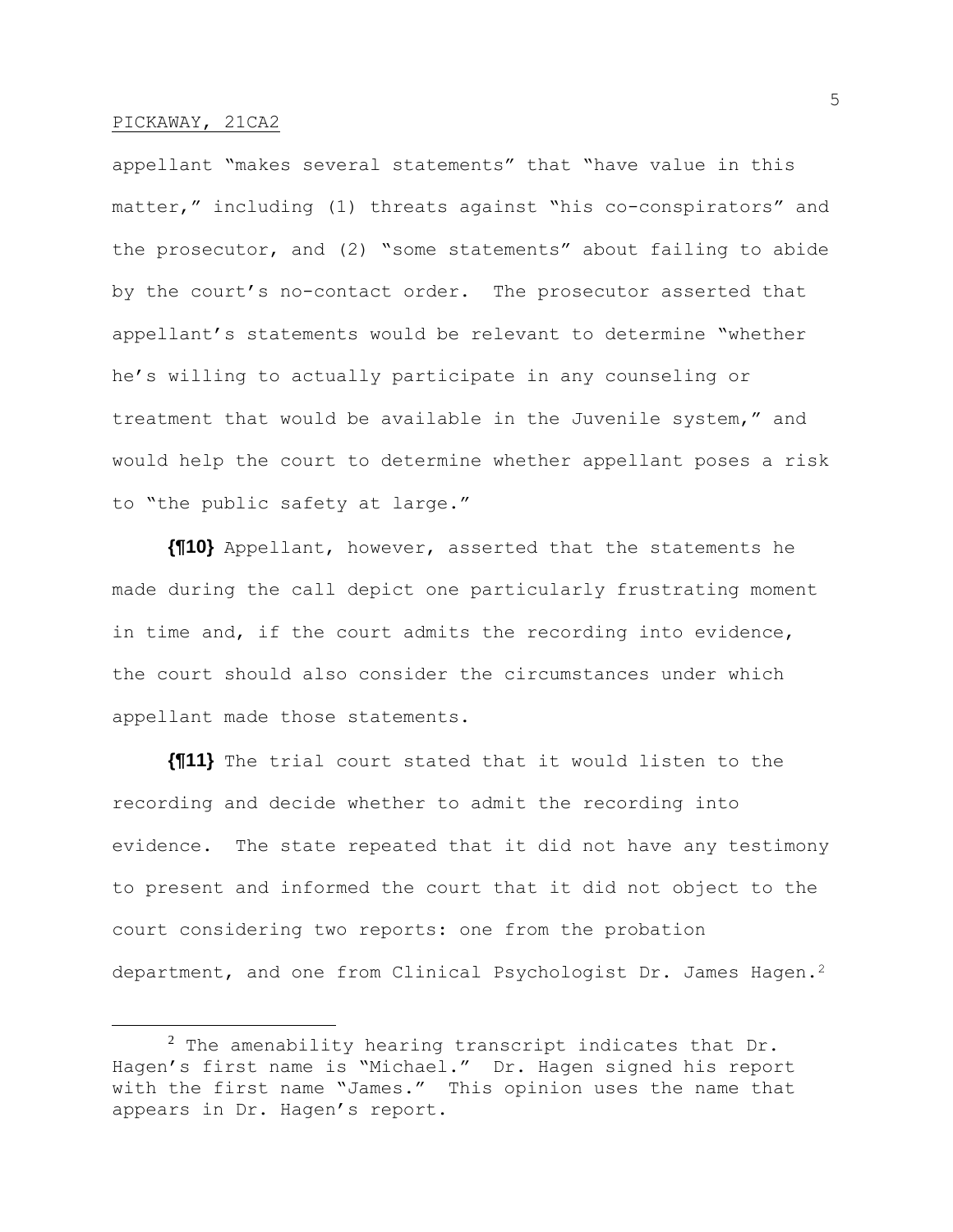Appellant stipulated that the court may consider the two reports.

**{¶12}** At the hearing, Dr. Hagen described appellant's forensic psychological evaluation. Part of the evaluation involved administering an adverse childhood experiences (ACE) questionnaire. Hagen explained that the ACE questionnaire lists ten factors that evaluate whether an individual experienced any (1) physical, sexual, or emotional abuse, (2) neglect, (3) violence in the home, (4) mental illness in the home, and (5) substance abuse in the home. Hagen testified that the more adverse experiences a child has endured, the more likely the child develops "psychiatric problems or substance use disorders in their adult years." Hagen testified that appellant "experienced seven of the ten" events listed in the ACE questionnaire.

**{¶13}** Dr. Hagen further opined that appellant is amenable to treatment within the juvenile system and sufficient time remains to treat appellant within the juvenile system. Hagen indicated that appellant has "intellectual capabilities to benefit from intensive treatment" and that he believes appellant "has a motivation to change." Hagen related that he based his position that adequate time remained to treat appellant within the juvenile systems on the understanding that appellant would have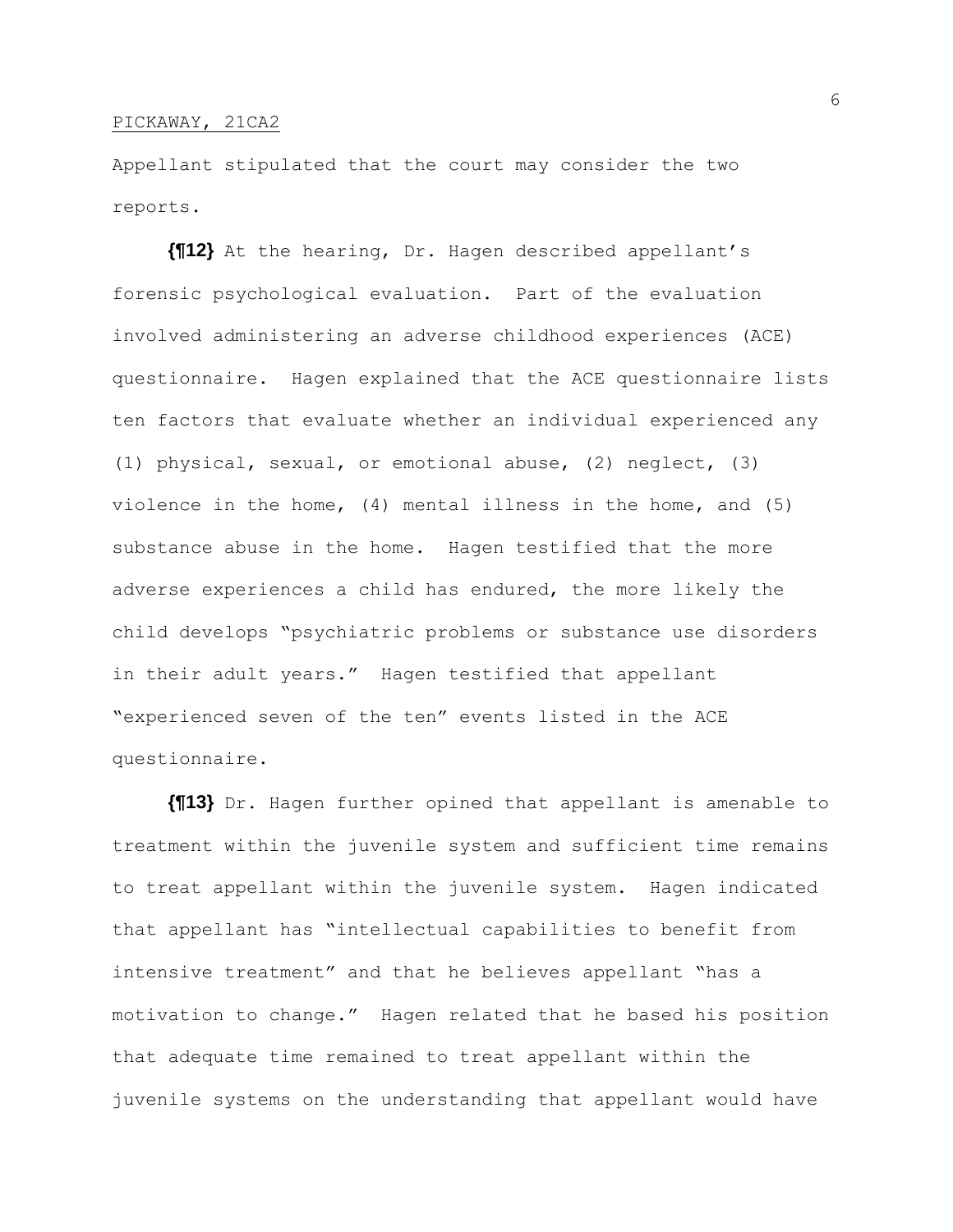three years available for rehabilitation within the juvenile system and, if appellant receives trauma informed therapy, he could be rehabilitated.

**{¶14}** On cross-examination, the prosecutor asked Dr. Hagen whether he holds the same opinion that sufficient time remains to rehabilitate appellant within the juvenile system with appellant over age 19, and with one year and nine months within the juvenile system. Hagen stated that he believes appellant has adequate time to be rehabilitated within the juvenile system. The prosecutor also asked Hagen about the successfailure rate of trauma informed therapy for individuals with appellant's background, and Hagen stated he "would just pick a number arbitrarily" and "would say three out of four \* \* \* individuals who have available the appropriate therapy would benefit from it." He believes that "the probability is very high that [appellant] would indeed benefit from that form of treatment."

**{¶15}** After Dr. Hagen's testimony, the trial court allowed each party to present a closing argument. The prosecutor argued that insufficient time remained to rehabilitate appellant within the juvenile system (one year and nine months). The prosecutor further argued that the R.C. 2152.12(D) factors favor a transfer to the common pleas court's general division. The prosecutor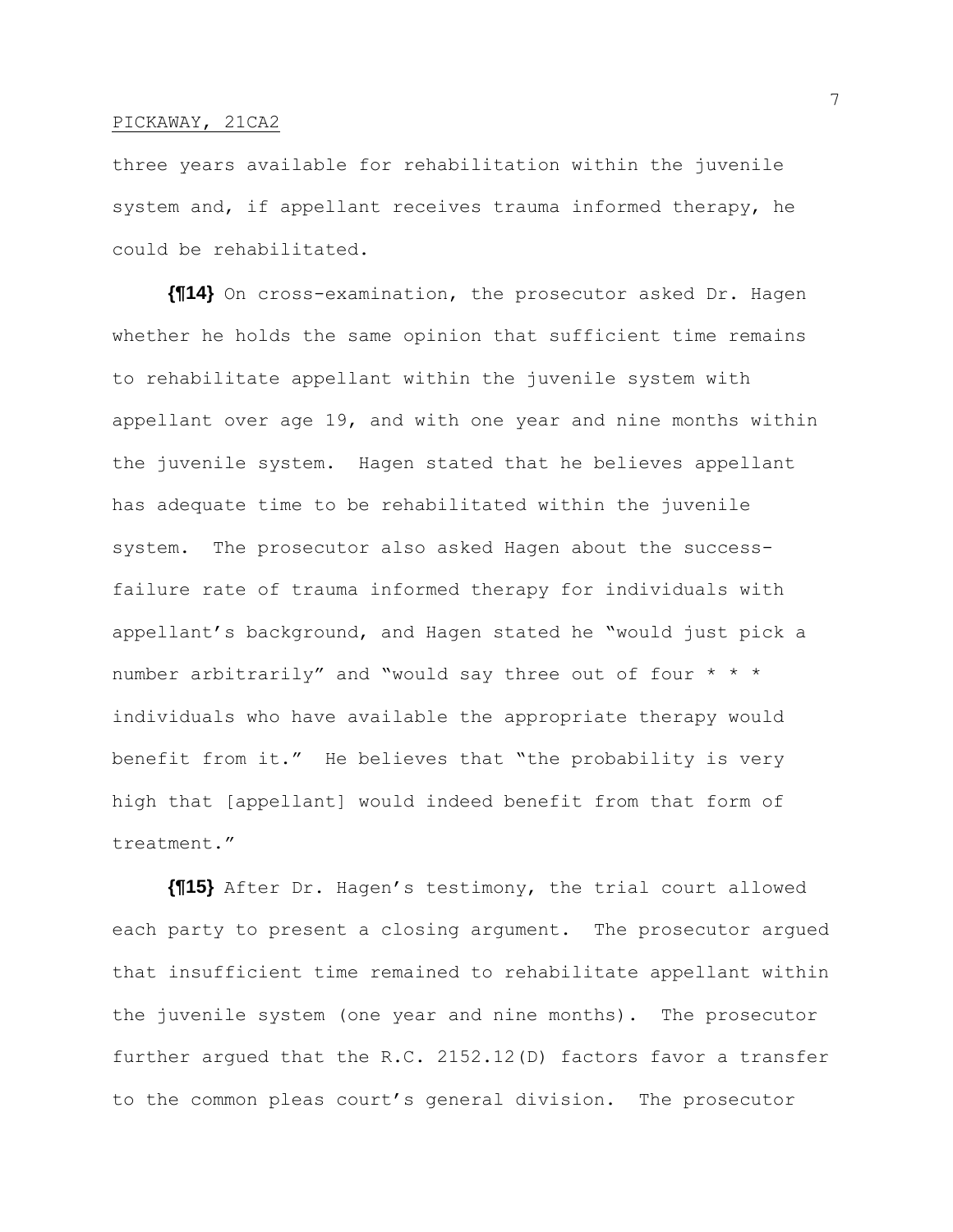did, however, recognize Hagen's opinion that appellant is amenable to treatment in the juvenile system, but also asked the court to listen to the recording of appellant's phone call. The prosecutor suggested that the recording would help to refute Hagen's opinion that appellant is willing and able to participate in rehabilitative treatment. During this call, appellant admitted that he violated the court's no-contact orders and also threatened the prosecutor's and appellant's coconspirators' lives. The prosecutor thus argued that appellant's statements indicate that he is unwilling or unable to change.

**{¶16}** Appellant, however, asserted that adequate time remained for his rehabilitation within the juvenile system and that he is indeed willing and able to change his behavior.

**{¶17}** On December 8, 2020, the trial court determined that appellant is not amenable to treatment within the juvenile system. In explaining its rationale, the court summarized the evidence offered at the probable cause hearing:

[Appellant] joined some of his friends to confront another young adult about selling bogus drugs to the other friend. [Appellant] took a firearm with him. At the confrontation, [appellant] pointed the gun at the forehead of the victim, who then engaged in a struggle with [appellant]. Upon swiping the gun away from his forehead, the weapon discharged and the victim suffered a laceration on his forehead. [Appellant] and his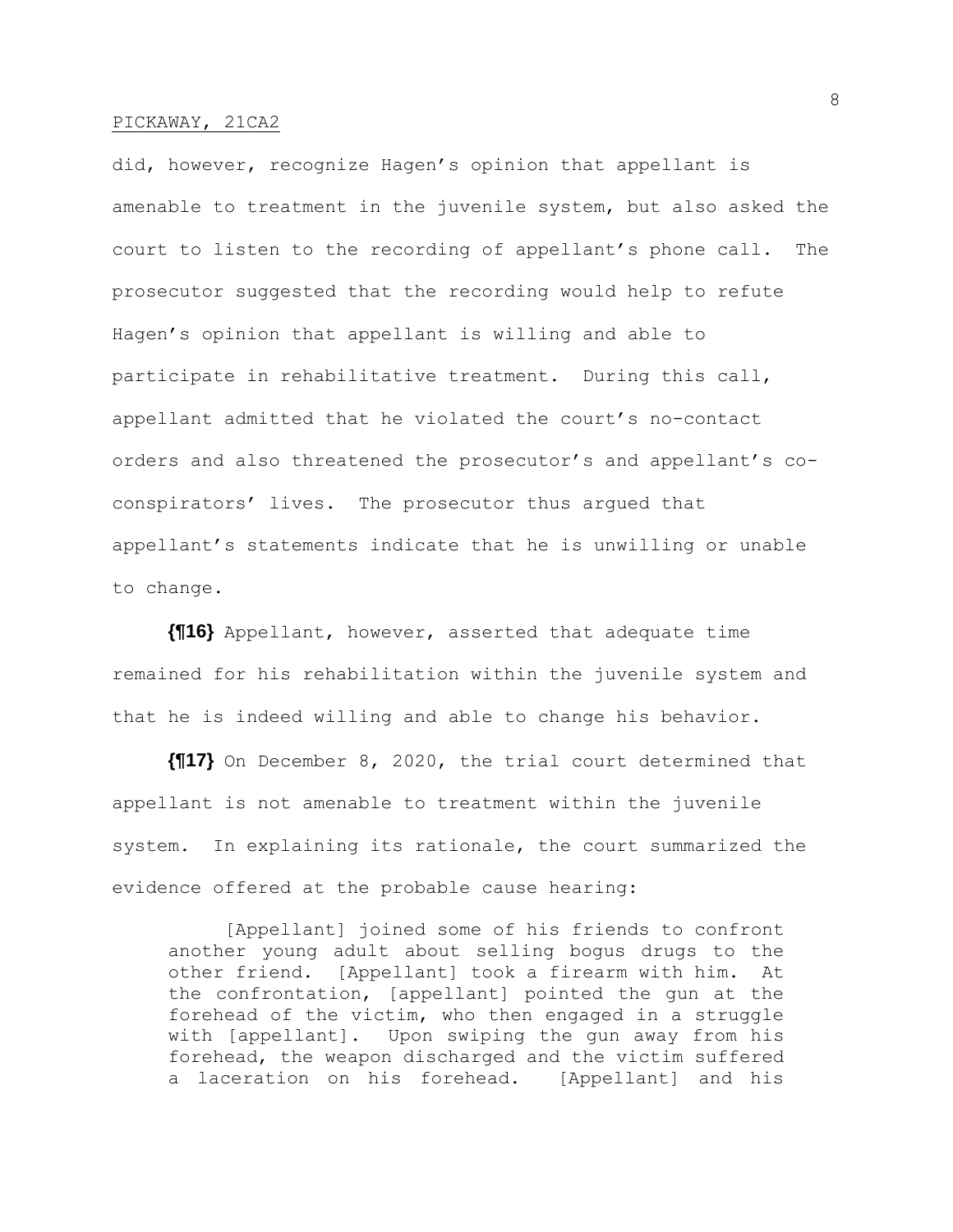friends fled from the scene. The victim did not suffer permanent injuries.

**{¶18}** The trial court indicated that it also considered appellant's phone call, the amenability report, and Dr. Hagen's report. The court noted that the amenability report states that appellant (1) "does not appear to have any mental illness," and (2) previously received sex offender counseling, as well as "counseling involving frustration tolerance, substance use and anger management," (3) received "some post release counseling through Scioto Paint Valley Mental Health," (4) "is a frequent marijuana user and has progressed to other illicit substances." The court rejected Hagen's opinion that sufficient time remained to rehabilitate appellant within juvenile court. In so doing, the court pointed out that case law provides that a trial court need not always accept an expert witness's opinion. Furthermore, court observed that, at the time of the offense, appellant "was just three months shy of turning eighteen" and nineteen years and three months of age at the time of the court's amenability decision. The court also quoted language from a Third District case:

the premeditation by the child, the callousness displayed by the child in the commission of this offense, and the severity of the crime charged provides the Court with NO reasonable assurance of public safety for the community if this child were to remain in the juvenile system.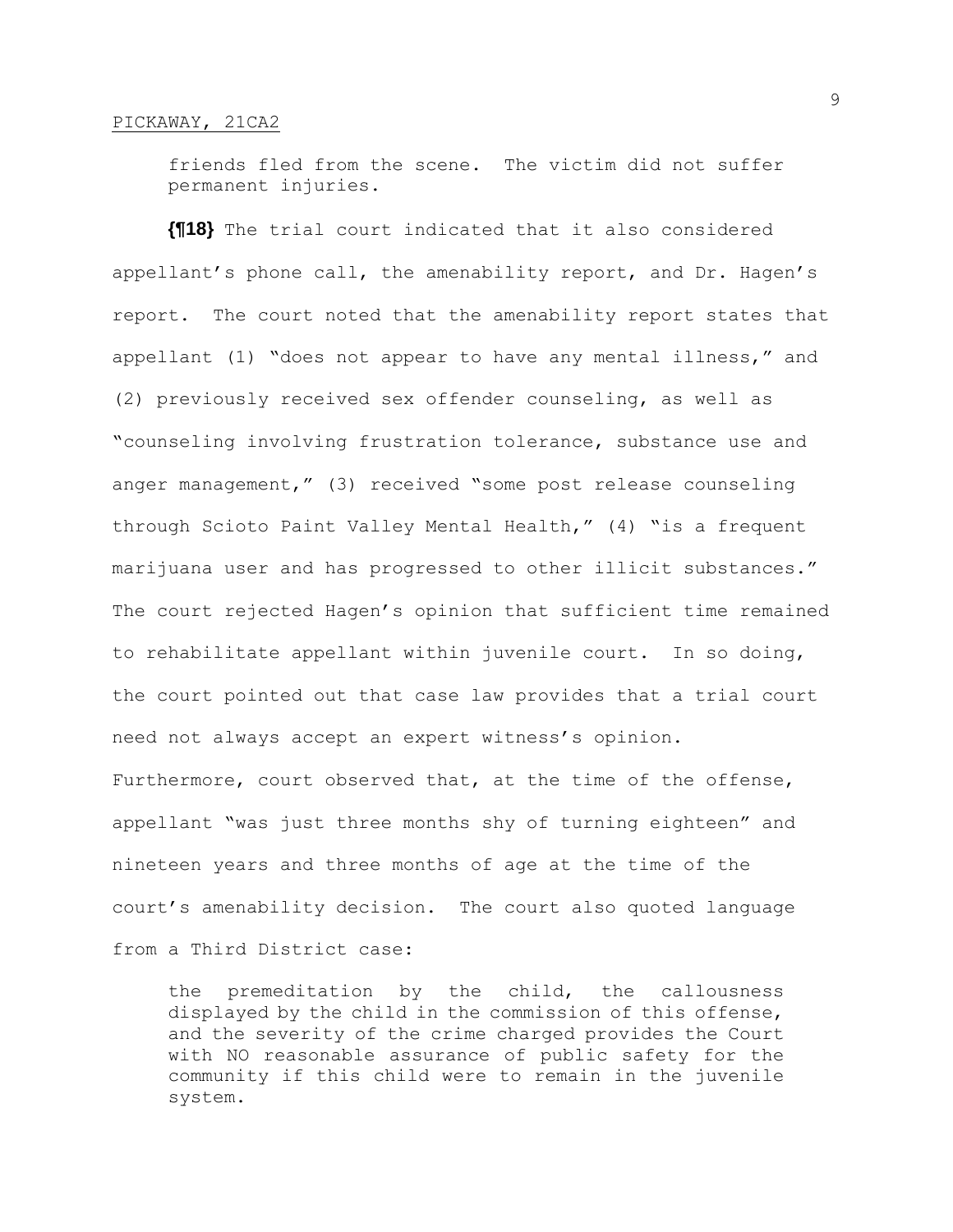*State v. Everhardt*, 3rd Dist. Hancock No. 5-17-25, 2018-Ohio-1252, ¶ 14.

**{¶19}** After review, the trial court found that several R.C. 2152.12(D) factors weighed in favor of transfer to the common pleas court, and only one R.C. 2152.12(E) factor weighed against transfer. Specifically, R.C. 2152.12(D)(1), (3), (5), (8), and (9) weighed in favor of transfer and only R.C. 2152.12(E)(5) weighed against transfer. The court thus found "that the State has proven that the juvenile is not amenable to rehabilitation and that the jurisdiction of this court should be relinquished and transferred to the General Division for further prosecution." On December 29, 2020, the common pleas court ordered appellant's sentence to be executed. This appeal followed.

I

**{¶20}** In his first assignment of error, appellant asserts that the trial court plainly erred by determining that he is not amenable to treatment within the juvenile system. Appellant alleges, in essence, that the trial court violated his due process right to a fundamentally fair amenability hearing by considering his age at the time of the amenability hearing,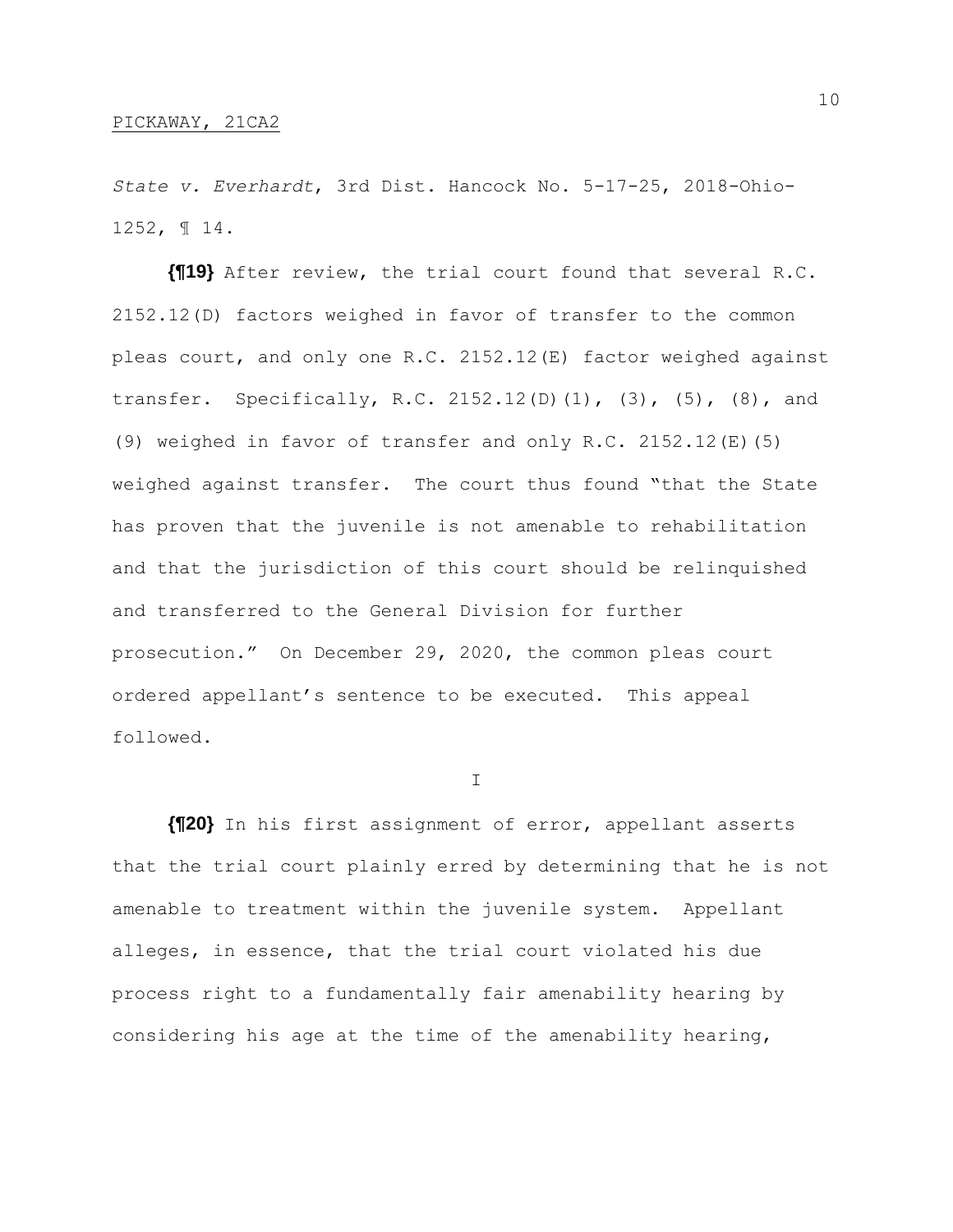rather than considering his age at the time of the probable cause hearing.

**{¶21}** Appellant also observes that his initial charge involved the offense of attempted aggravated murder, which requires a mandatory bindover to the common pleas court's general division, and, approximately one year later, he entered a guilty plea to the offense of felonious assault that does not require a mandatory bindover. Appellant asserts that, because the court held an amenability hearing one and one-half years after his initial charge, the state's initial decision to charge him with an offense that requires a mandatory bindover caused appellant to lose that time within the juvenile system. He thus claims that because the loss of time "is one of the main reasons" the trial court concluded that appellant is not amenable to treatment within the juvenile system, the trial court should not have considered the time that elapsed between the date of the initial charge and the date of the amenability hearing. In other words, this passage of time was due to factors beyond appellant's control, i.e., the mandatory bindover and the subsequent court proceedings. Appellant thus argues that this passage of time violated his due process right to a fundamentally fair amenability hearing.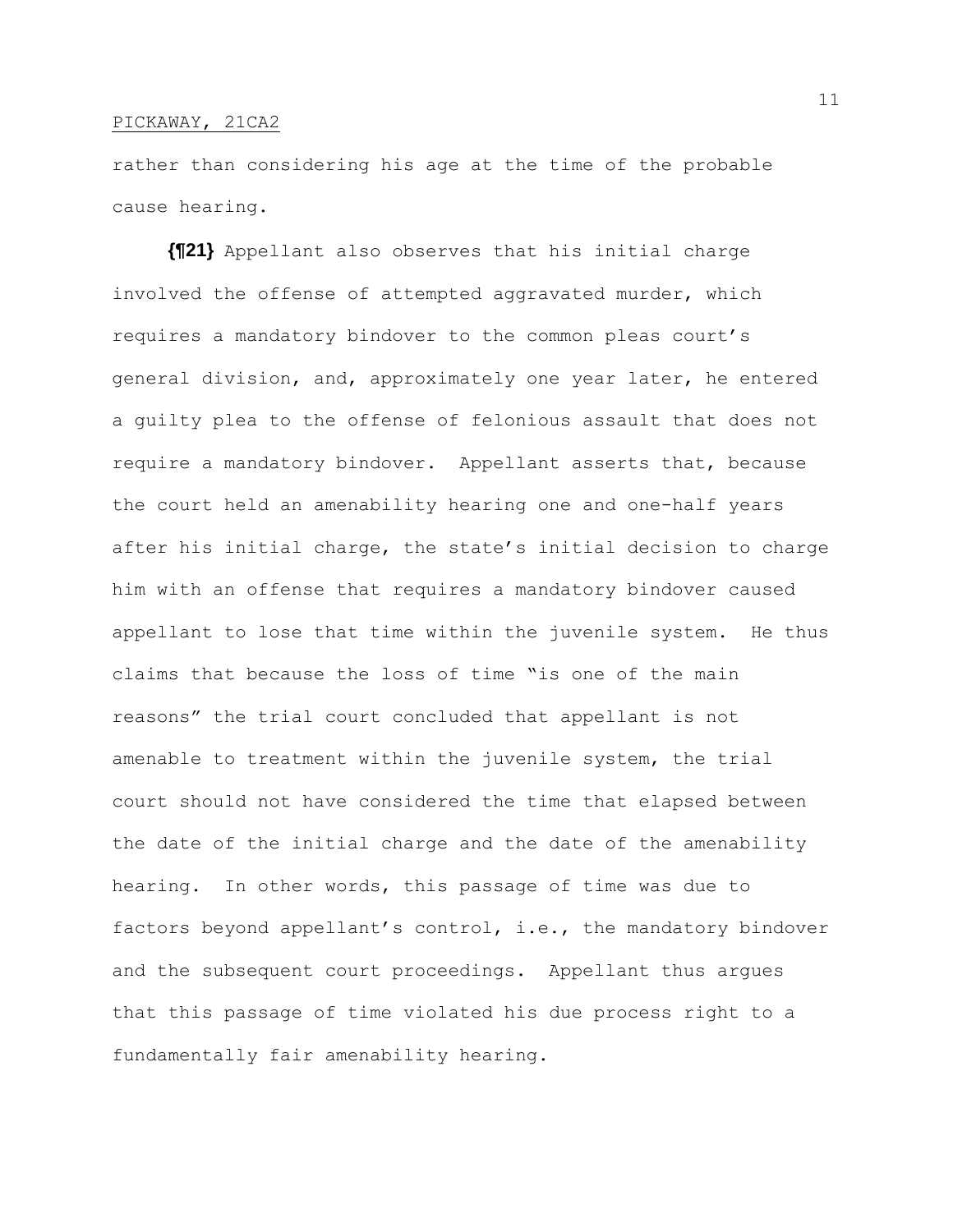**{¶22}** We initially observe that, during the amenability hearing, appellant did not argue that the trial court should not consider the amount of time that passed while the case proceeded through the common pleas court. It is well-settled that a party may not raise any new issues or legal theories for the first time on appeal. *Stores Realty Co. v. Cleveland*, 41 Ohio St.2d 41, 43, 322 N.E.2d 629 (1975). In general, a litigant who fails to raise an argument in a trial court forfeits the right to raise that issue on appeal. *E.g., Independence v. Office of the Cuyahoga Cty. Executive*, 142 Ohio St.3d 125, 2014-Ohio-4650, 28 N.E.3d 1182, ¶ 30, (appellant may not raise argument on appeal not raised in the lower court); *State v. Quarterman*, 140 Ohio St.3d 464, 2014-Ohio-4034, 19 N.E.3d 900, ¶ 21 (defendant forfeits constitutional challenge by failure to raise it during trial court proceedings); *State ex rel. Jeffers v. Athens Cty. Commrs.*, 4th Dist. Athens No. 15CA27, 2016-Ohio-8119, fn.3. Therefore, in the case sub judice appellant has forfeited the right to raise this issue on appeal.

**{¶23}** Appellate courts may, however, consider a forfeited argument using a plain-error analysis. *See Risner v. Ohio Dept. of Nat. Resources, Ohio Div. of Wildlife*, 144 Ohio St.3d 278, 2015-Ohio-3731, 42 N.E.3d 718, ¶ 27 (reviewing court has discretion to consider forfeited constitutional challenges); *see*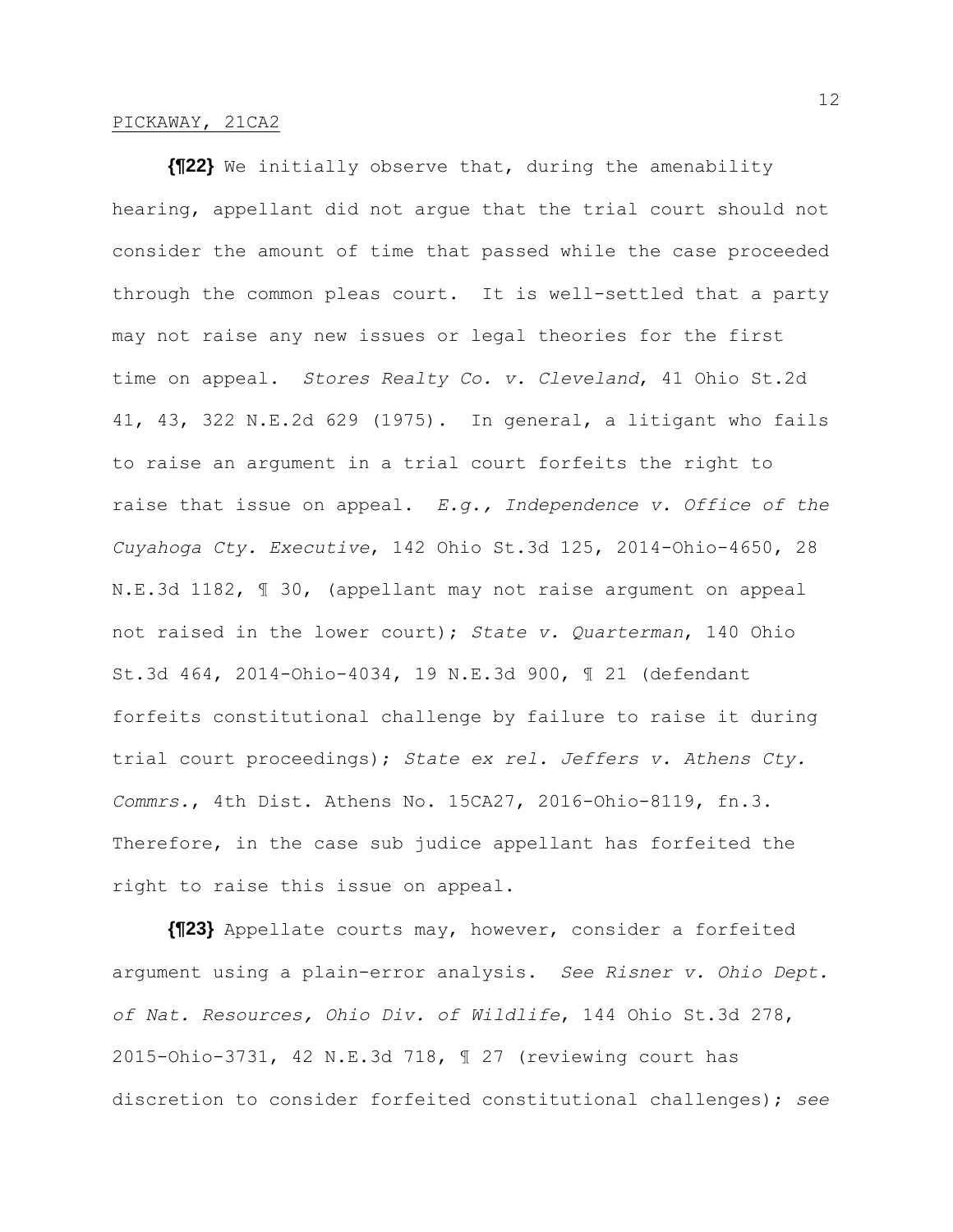*also Hill v. Urbana*, 79 Ohio St.3d 130, 133–34, 679 N.E.2d 1109 (1997), citing *In re M.D.*, 38 Ohio St.3d 149, 527 N.E.2d 286 (1988), syllabus ("[e]ven where [forfeiture] is clear, [appellate] court[s] reserve[] the right to consider constitutional challenges to the application of statutes in specific cases of plain error or where the rights and interests involved may warrant it'"); *State v. Pyles*, 7th Dist. Mahoning No. 13-MA-22, 2015-Ohio-5594, ¶ 82, quoting *State v. Jones*, 7th Dist. No. 06-MA-109, 2008-Ohio-1541, ¶ 65 (plain error doctrine "'is a wholly discretionary doctrine'"); *DeVan v. Cuyahoga Cty. Bd. of Revision*, 8th Dist. Cuyahoga, 2015-Ohio-4279, 45 N.E.3d 661, ¶ 9 (appellate court retains discretion to consider forfeited argument); *see Rosales-Mireles v. United States*, \_\_\_ U.S. , 138 S.Ct. 1897, 1904, 201 L.Ed.2d 376 (2018) (court has discretion whether to recognize plain error).

**{¶24}** For the plain error doctrine to apply, the party claiming error must establish (1) that "'an error, i.e., a deviation from a legal rule'" occurred, (2) that the error was "'an "obvious" defect in the trial proceedings,'" and (3) that this obvious error affected substantial rights, i.e., the error "'must have affected the outcome of the [proceedings].'" *State v. Rogers*, 143 Ohio St.3d 385, 2015-Ohio-2459, 38 N.E.3d 860, ¶ 22, quoting *State v. Barnes*, 94 Ohio St.3d 21, 27, 759 N.E.2d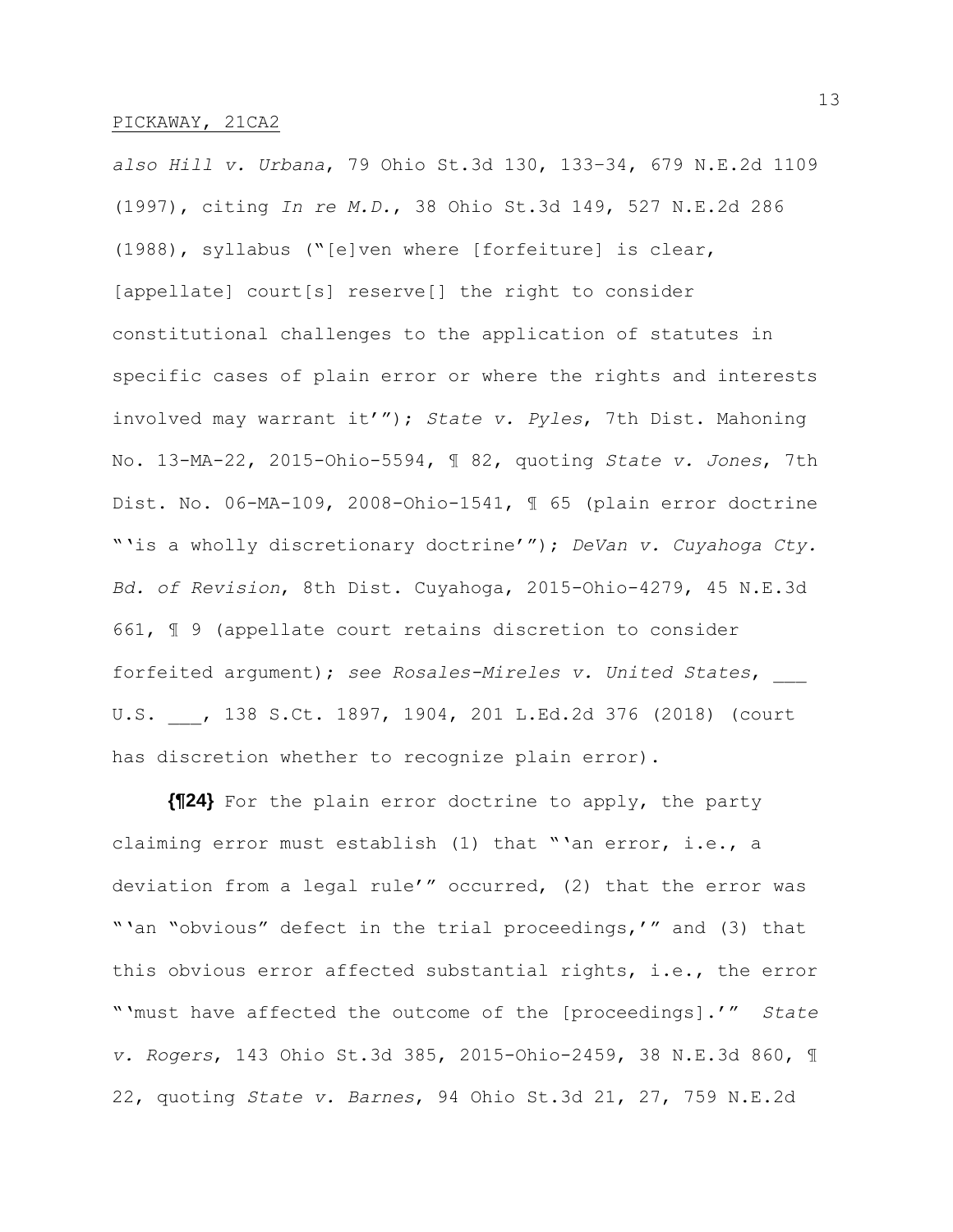1240 (2002); Schade v. Carnegie Body Co., 70 Ohio St.2d 207, 209, 436 N.E.2d 1001, 1003 (1982) ("A 'plain error' is obvious and prejudicial although neither objected to nor affirmatively waived which, if permitted, would have a material adverse affect on the character and public confidence in judicial proceedings."). For an error to be "plain" or "obvious," the error must be plain "under current law" "at the time of appellate consideration." *Johnson v. United States*, 520 U.S. 461, 467, 468, 117 S.Ct. 1544, 137 L.Ed.2d 718 (1997); *accord Barnes*, 94 Ohio St.3d at 27, 759 N.E.2d 1240; *State v. G.C.*, 10th Dist. Franklin No. 15AP-536, 2016-Ohio-717, ¶ 14.

**{¶25}** In the case sub judice, after our review we do not believe that the trial court committed an obvious error that affected appellant's substantial rights. We first point out that, although appellant couches his argument in terms of "the passage of time," the essence of appellant's argument is that the trial court should have considered his age at the time of the probable cause hearing, not his age at the time of the amenability hearing when the court had to decide whether sufficient time remained to rehabilitate him within the juvenile system.

**{¶26}** To support his argument, appellant asserts that *State v. D.B.*, 150 Ohio St.3d 452, 2017-Ohio-6952, 82 N.E.3d 1162, ¶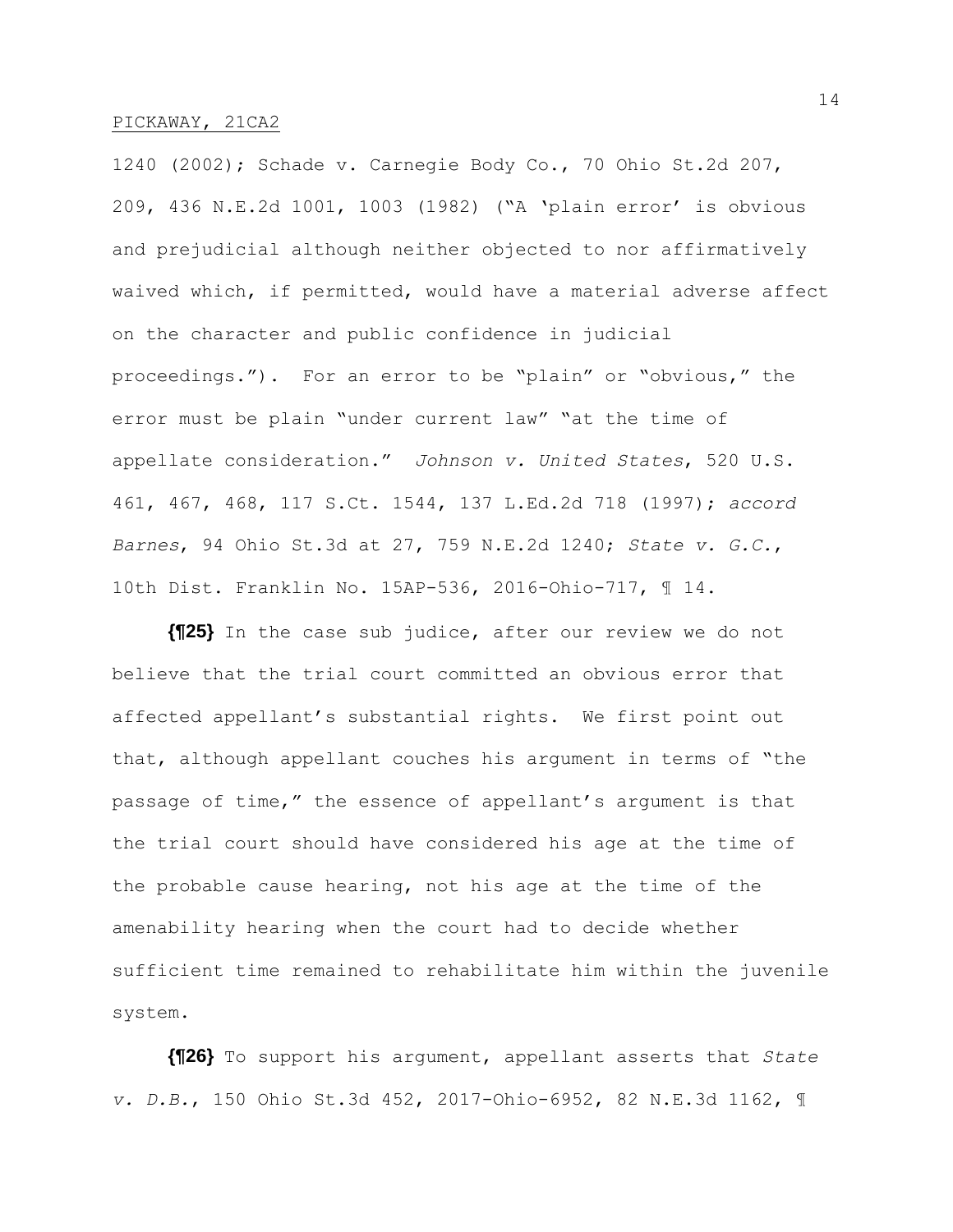12, stands for the proposition that a court that conducts an amenability hearing "must determine what the juvenile court would have been required to do with the case if the juvenile had been charged with only those offenses for which convictions were obtained." He thus contends that "[f]undamental fairness requires the juvenile court to make its decision in the same way it would have had the amenability hearing happened immediately after the probable cause hearing."

**{¶27}** We point out, however, that the portion of the *D.B.* opinion appellant quotes did not discuss the provision of the statute at issue in the case sub judice, R.C. 2151.121(B)(3)(b), but rather discussed the overall R.C. 2152.121(B) framework. As the court noted, R.C. 2152.121(B) provides that, if a delinquent child's case is mandatorily transferred to the common pleas court, and if the child later is convicted of or pleads guilty to an offense in that case, the court shall determine the sentence to be imposed or the disposition to be made as stated in the sections that follow. The first section, R.C. 2152.121(B)(1), requires a court to initially determine whether the offense that the child pleaded guilty to, or was convicted of, would require mandatory transfer, or would permit a discretionary transfer. The *D.B.* court stated that R.C. 2152.121(B)(1):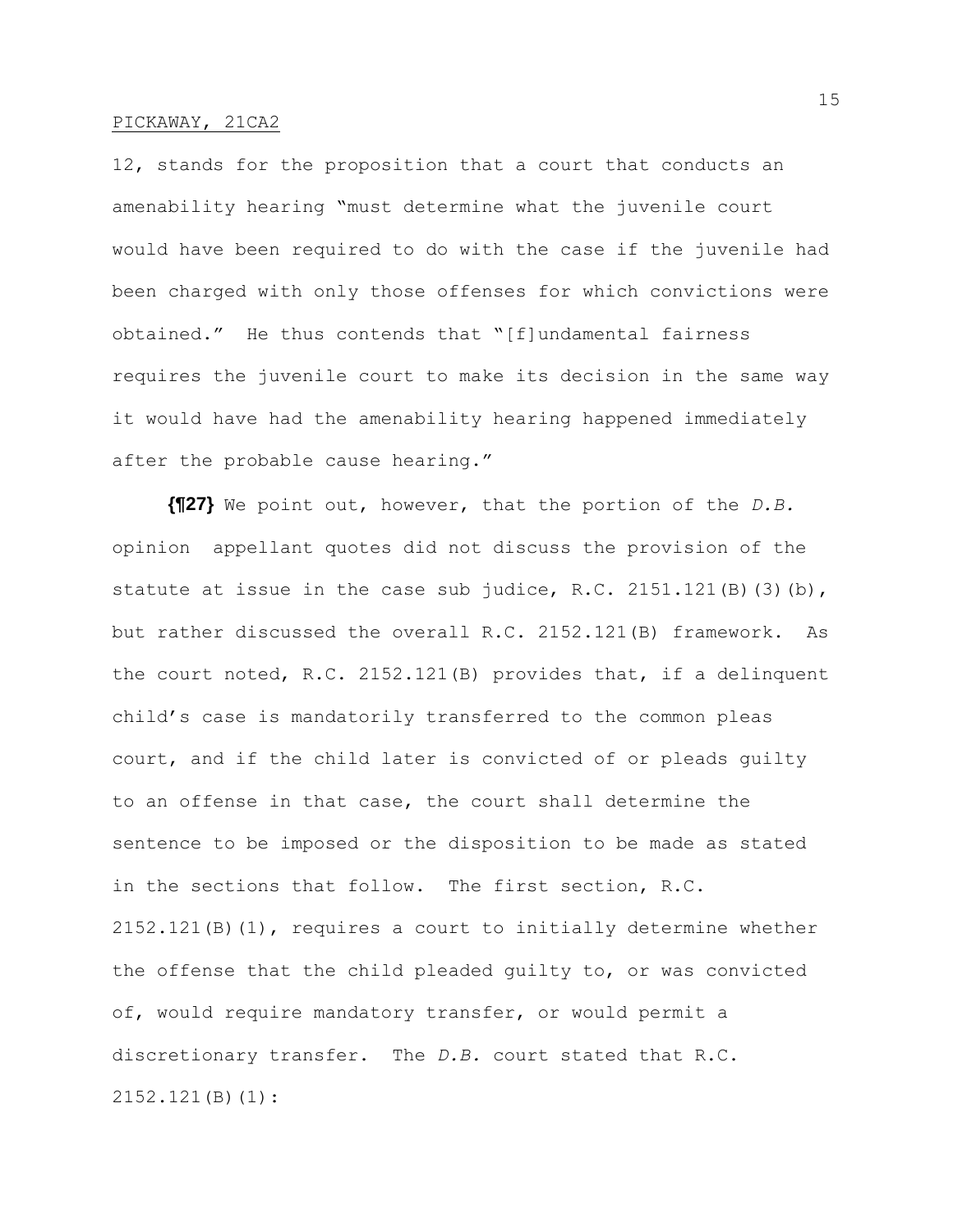requires the trial court in which a juvenile has been convicted to determine whether 'division (A) of section 2152.12 of the Revised Code would have required mandatory transfer of the case or division (B) of that section would have allowed discretionary transfer of the case' if only those charges that resulted in convictions had been presented to the juvenile court in the delinquency complaint.

*D.B.* at ¶ 12, quoting R.C. 2152.121(B)(1). The court explained: "In other words, the trial court must determine what the juvenile court would have been required to do with the case if the juvenile had been charged with only those offenses for which convictions were obtained." *Id.* Thus, *D.B.* stands for the proposition that a court that is determining, under R.C. 2152.121(B)(1), whether the case would have been subject to mandatory or discretionary transfer must consider the offenses that the child ultimately was convicted of, not the offenses originally charged. The *D.B.* court did not, however, make the sweeping statement that appellant claims that, when conducting an amenability hearing under R.C. 2152.121(B)(3)(b), "the trial court must determine what the juvenile court would have been required to do with the case if the juvenile had been charged with only those offenses for which convictions were obtained." *Id.* Rather, the court stated that when the court initially determines, under R.C. 2152.121(B)(1), the sentence to be imposed or the disposition to be made, the court must consider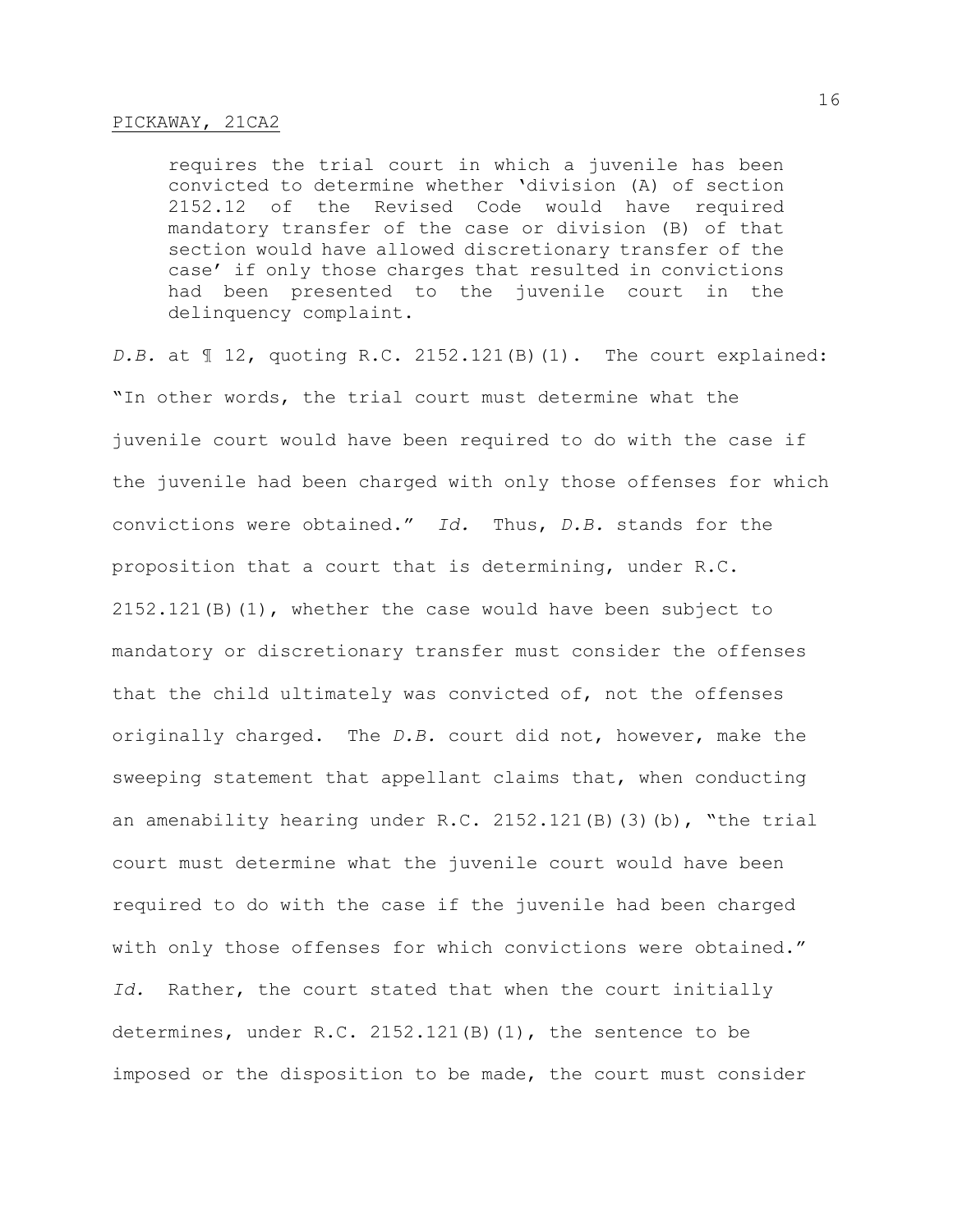the "offenses for which convictions were obtained" and ask "what the juvenile court would have been required to do if the juvenile had been charged with only those offenses." *Id.* We therefore find appellant's reliance on *D.B.* unavailing.

**{¶28}** Appellant cites no other authority to support the argument that courts cannot consider an offender's age at the time of the amenability hearing, but instead must consider the offender's age at the time of the probable cause hearing or that fundamental fairness requires courts that conduct amenability hearings after a reverse transfer to consider an offender's age at the time of the probable cause hearing, rather than age at the time of the amenability hearing. We therefore do not agree with appellant that the trial court obviously erred by considering appellant's age at the time of the amenability hearing, rather than his age at the time of the probable cause hearing.

**{¶29}** Furthermore, assuming, arguendo, that the trial court erred by considering appellant's age at the time of the amenability hearing, we do not believe that appellant can establish that any such error affected his substantial rights. The amenability hearing procedure requires courts to consider a host of factors to determine whether an offender is amenable to treatment within the juvenile system. R.C. 2152.121(B)(3)(b)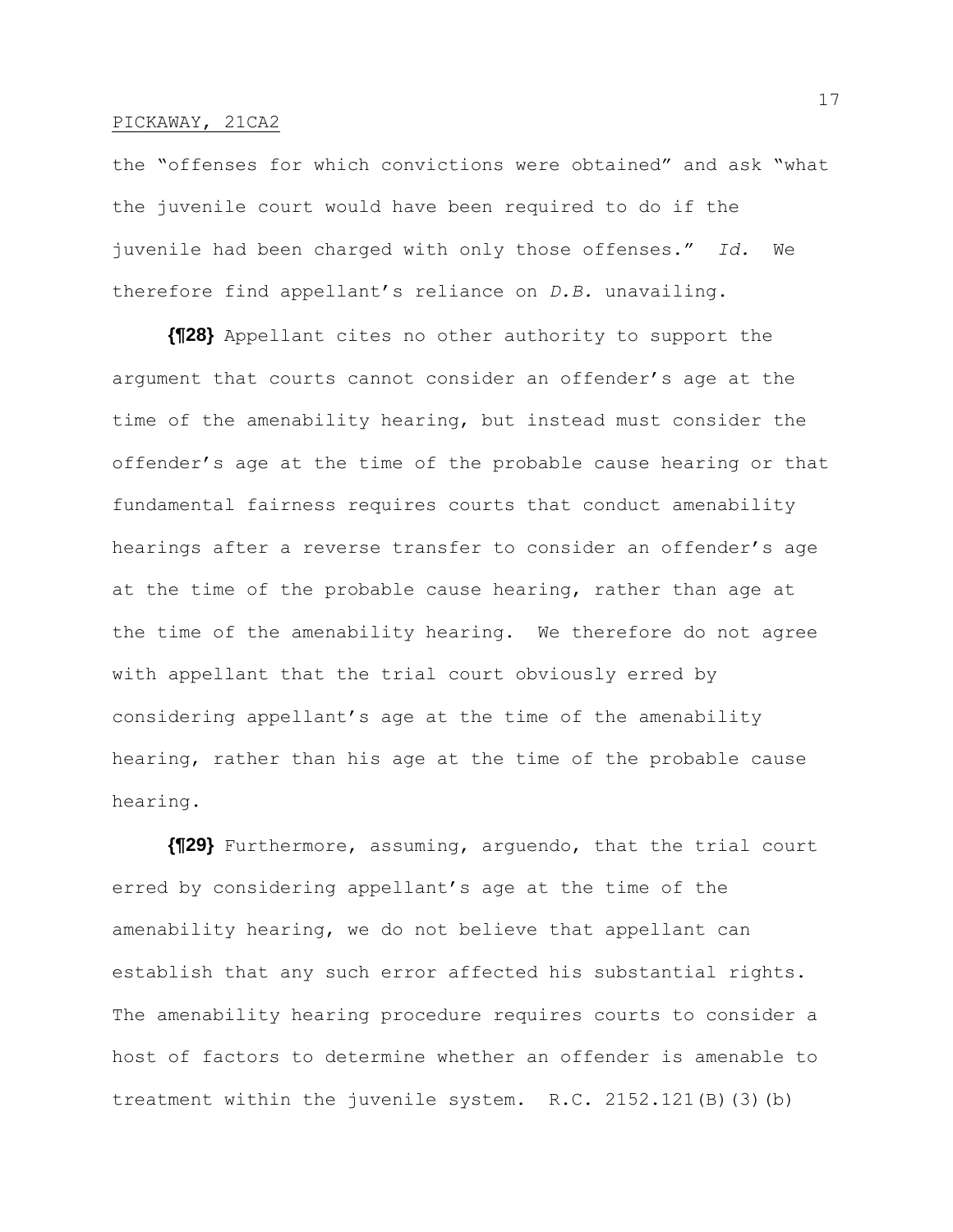requires courts to consider the factors listed in R.C.

2152.12(D) and (E), and then determine whether the factors in division (D) "outweigh the applicable factors listed in division  $(E)$ ."

**{¶30}** R.C. 2152.12(D) lists nine factors that weigh in favor of transfer. One factor is "[t]here is not sufficient time to rehabilitate the child within the juvenile system." R.C. 2152.12(D)(9). The remaining factors include:

(1) The victim of the act charged suffered physical or psychological harm, or serious economic harm, as a result of the alleged act.

(2) The physical or psychological harm suffered by the victim due to the alleged act of the child was exacerbated because of the physical or psychological vulnerability or the age of the victim.

(3) The child's relationship with the victim facilitated the act charged.

(4) The child allegedly committed the act charged for hire or as a part of a gang or other organized criminal activity.

(5) The child had a firearm on or about the child's person or under the child's control at the time of the act charged, the act charged is not a violation of section 2923.12 of the Revised Code, and the child, during the commission of the act charged, allegedly used or displayed the firearm, brandished the firearm, or indicated that the child possessed a firearm.

(6) At the time of the act charged, the child was awaiting adjudication or disposition as a delinquent child, was under a community control sanction, or was on parole for a prior delinquent child adjudication or conviction.

(7) The results of any previous juvenile sanctions and programs indicate that rehabilitation of the child will not occur in the juvenile system.

(8) The child is emotionally, physically, or psychologically mature enough for the transfer.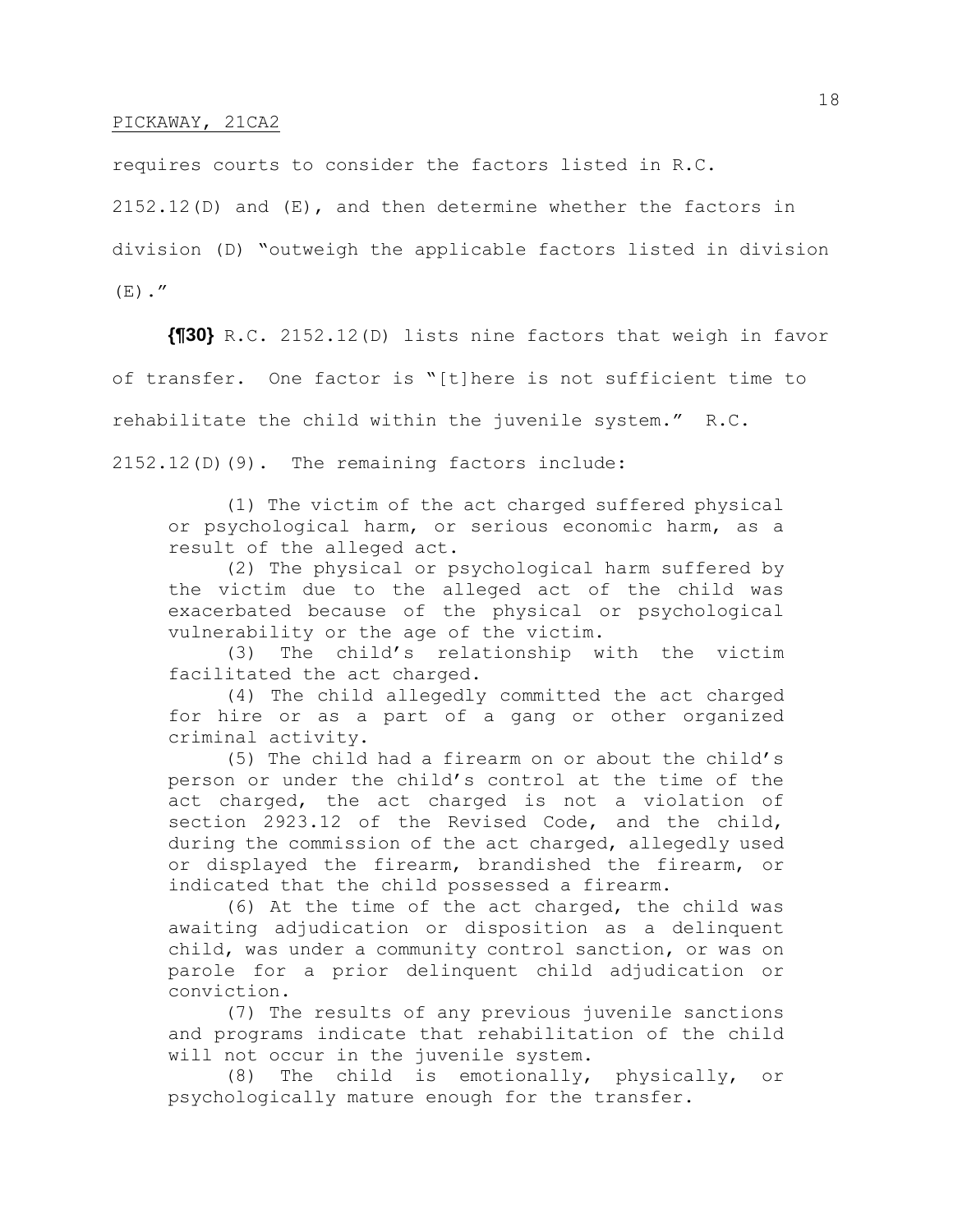**{¶31}** R.C. 2152.12(E) lists eight factors that weigh against transfer. One factor is "[t]here is sufficient time to rehabilitate the child within the juvenile system and the level of security available in the juvenile system provides a reasonable assurance of public safety." R.C. 2152.12(E)(8). The remaining factors include:

(1) The victim induced or facilitated the act charged.

(2) The child acted under provocation in allegedly committing the act charged.

(3) The child was not the principal actor in the act charged, or, at the time of the act charged, the child was under the negative influence or coercion of another person.

(4) The child did not cause physical harm to any person or property, or have reasonable cause to believe that harm of that nature would occur, in allegedly committing the act charged.

(5) The child previously has not been adjudicated a delinquent child.

(6) The child is not emotionally, physically, or psychologically mature enough for the transfer.

(7) The child has a mental illness or intellectual disability.

**{¶32}** In the case before us, our review of the record

reveals that the trial court engaged in the weighing process that the amenability statute contemplates. The trial court found that the factors that favor transfer are (1) the victim suffered physical or psychological harm as a result of the alleged act; (2) appellant's relationship with the victim facilitated the act; (3) appellant used a firearm; (4) appellant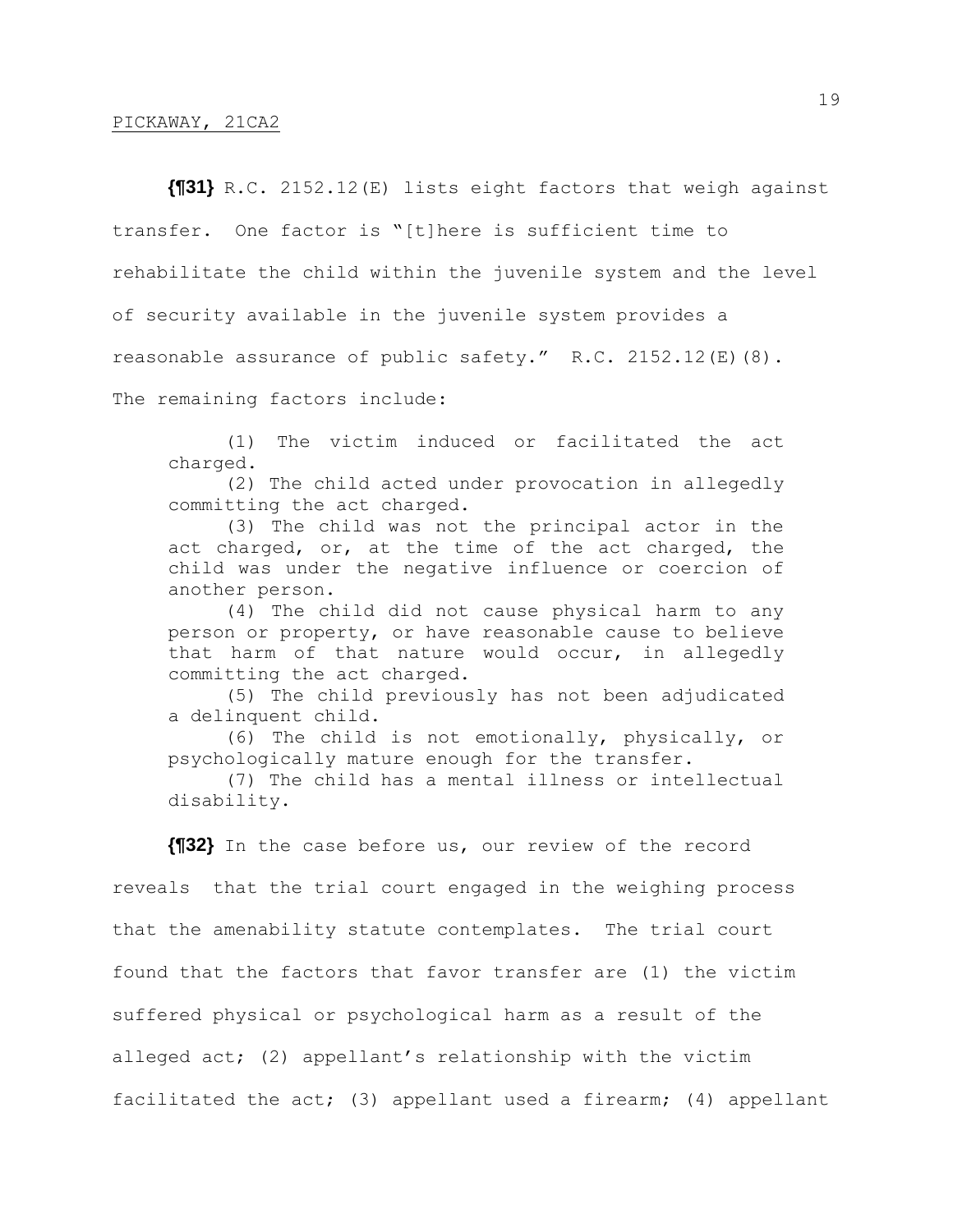is emotionally, physically, or psychologically mature enough for the transfer; and (5) insufficient time remains to rehabilitate the child within the juvenile system.

**{¶33}** Even had the trial court not considered appellant's age at the time of the amenability hearing when it evaluated whether sufficient time remained to rehabilitate appellant within the juvenile system, but instead considered appellant's age at the time of the probable cause hearing, the trial court nevertheless could have concluded that sufficient time did not remain to rehabilitate appellant within the juvenile system. At the time of the probable cause hearing, appellant was 18 years old. At the amenability hearing, Dr. Hagen testified that three years would allow sufficient time to rehabilitate appellant within the juvenile system. The prosecutor asked Hagen whether sufficient time remained to rehabilitate appellant within the juvenile system, considering that appellant was 19 years and a few months of age at the time of the hearing, as Hagen believed that the time that remained (approximately one year and nine months) would be "an adequate amount of time." The trial court, however, rejected Hagen's opinion in its entirety. The court's decision included language to suggest that it found that, even if sufficient time remained to rehabilitate appellant within the juvenile system, the level of security available in the juvenile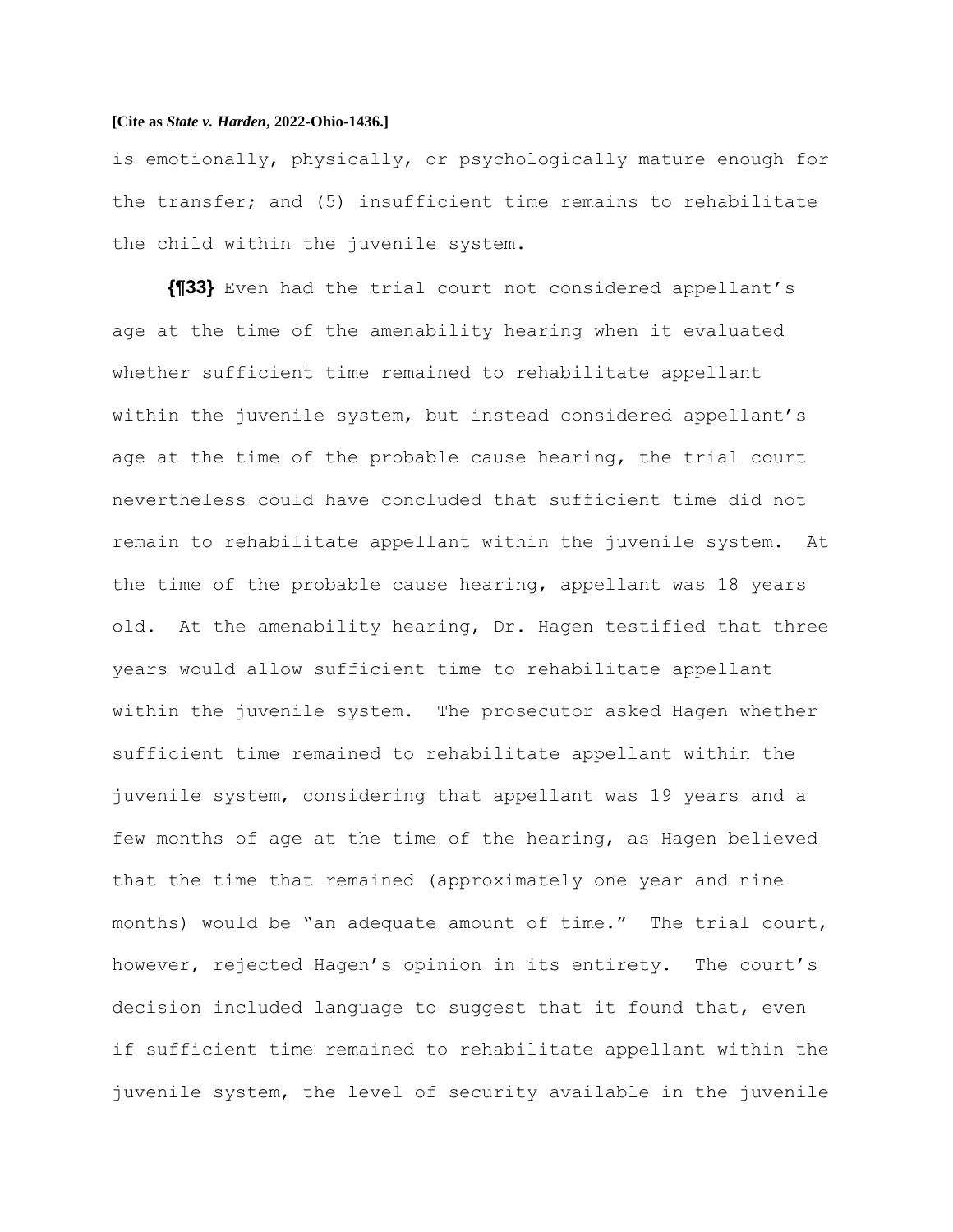system does not provide a reasonable assurance of public safety. R.C. 2152.12(E)(8). The court quoted *State v. Everhardt*, *supra*, and stated that the circumstances of the offense provided the court with "NO reasonable assurance of public safety for the community if this child were to remain in the juvenile system." *Id.* at ¶ 14. By including the above quote, the court indicates that, even if sufficient time remained to arguably rehabilitate appellant, the circumstances of appellant's offense and phone call statements did not provide the court any reasonable assurance of public safety if appellant were to remain in the juvenile system. Thus, we do not believe that the court would have determined that appellant is amenable to treatment within the juvenile system if the court had considered appellant's age at the time of the probable cause hearing, rather than his age at the time of the amenability hearing. Consequently, we do not believe that the court's consideration of appellant's age at the time of the amenability hearing constitutes plain error.<sup>3</sup>

**{¶34}** Accordingly, based upon the foregoing reasons, we overrule appellant's first assignment of error.

II

 $3$  Appellant does not argue in his first assignment of error that the trial court incorrectly weighed the factors. Thus, we need not consider the court's evaluation of the factors.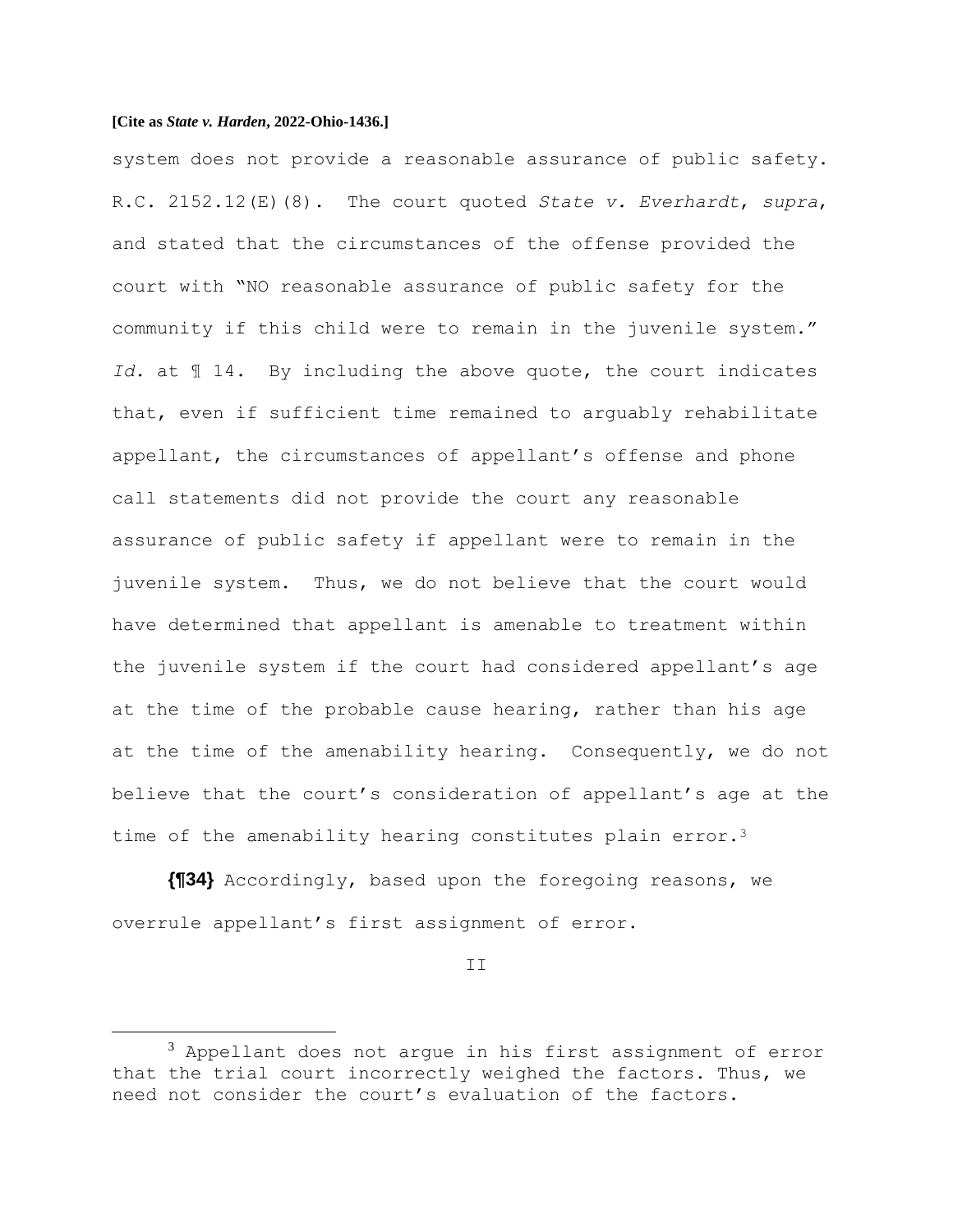**{¶35}** In his second assignment of error, appellant asserts that the trial court plainly erred by not applying the clear and convincing evidence standard when it determined whether appellant is amenable to treatment within the juvenile system.

**{¶36}** Initially, we again note that, because appellant did not raise this argument during the trial court proceedings, he forfeited the right to raise the issue on appeal. Moreover, appellant cannot establish that any error that the court made by failing to apply the clear and convincing evidence standard is an obvious error. As appellant points out in his brief, "[t]he standard of proof on this issue of non-amenability is not settled." If the standard is unsettled, then an error in applying, or failing to apply, a particular standard could not, by definition, be an obvious error. *Johnson v. United States*, *supra* (that for error to be "plain" or "obvious," error must be plain "under current law" at time of appellate consideration). Additionally, appellant did not cite any mandatory authority to require the trial court to apply a clear and convincing evidence standard. Therefore, we cannot conclude that the trial court plainly erred as appellant suggests.

**{¶37}** We further observe that this court, along with other Ohio appellate courts and the Ohio Supreme Court, has reviewed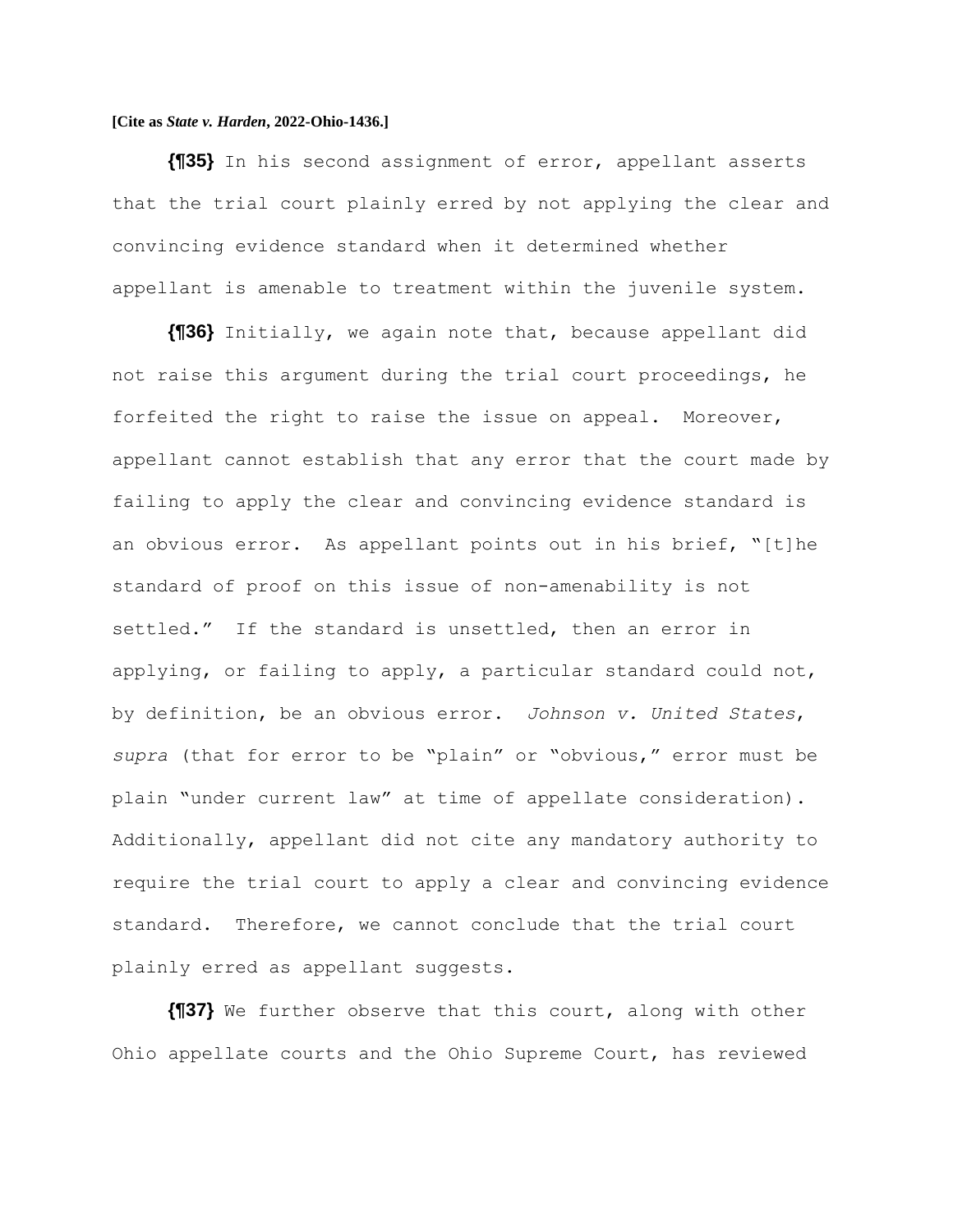trial court amenability decisions using the abuse of discretion standard of review. *State v. West*, 167 Ohio App.3d 598, 2006- Ohio-3518, 856 N.E.2d 285, ¶ 10 (4th Dist.); *e.g., In re M.P.*, 124 Ohio St.3d 445, 2010-Ohio-599, 923 N.E.2d 584, ¶ 14; *State v. Gregory*, 2nd Dist. Montgomery No. 28695, 2020-Ohio-5207, ¶ 27. Under the abuse of discretion standard, "the juvenile court enjoys wide latitude to retain or relinquish jurisdiction, and the ultimate decision lies within its sound discretion." *State v. Watson*, 47 Ohio St.3d 93, 95, 547 N.E.2d 1181 (1989).

**{¶38}** Here, appellant did not argue that the trial court abused its discretion by determining that he is not amenable to treatment within the juvenile system, but, instead contends that the trial court obviously erred by finding appellant is not amenable to treatment within the juvenile system without requiring the state to present clear and convincing evidence that appellant is not amenable to treatment within the juvenile system.

**{¶39}** When trial courts apply a clear and convincing evidence standard, reviewing courts typically apply a manifest weight of the evidence standard of review. In considering whether a court's judgment is against the manifest weight of the evidence, a reviewing court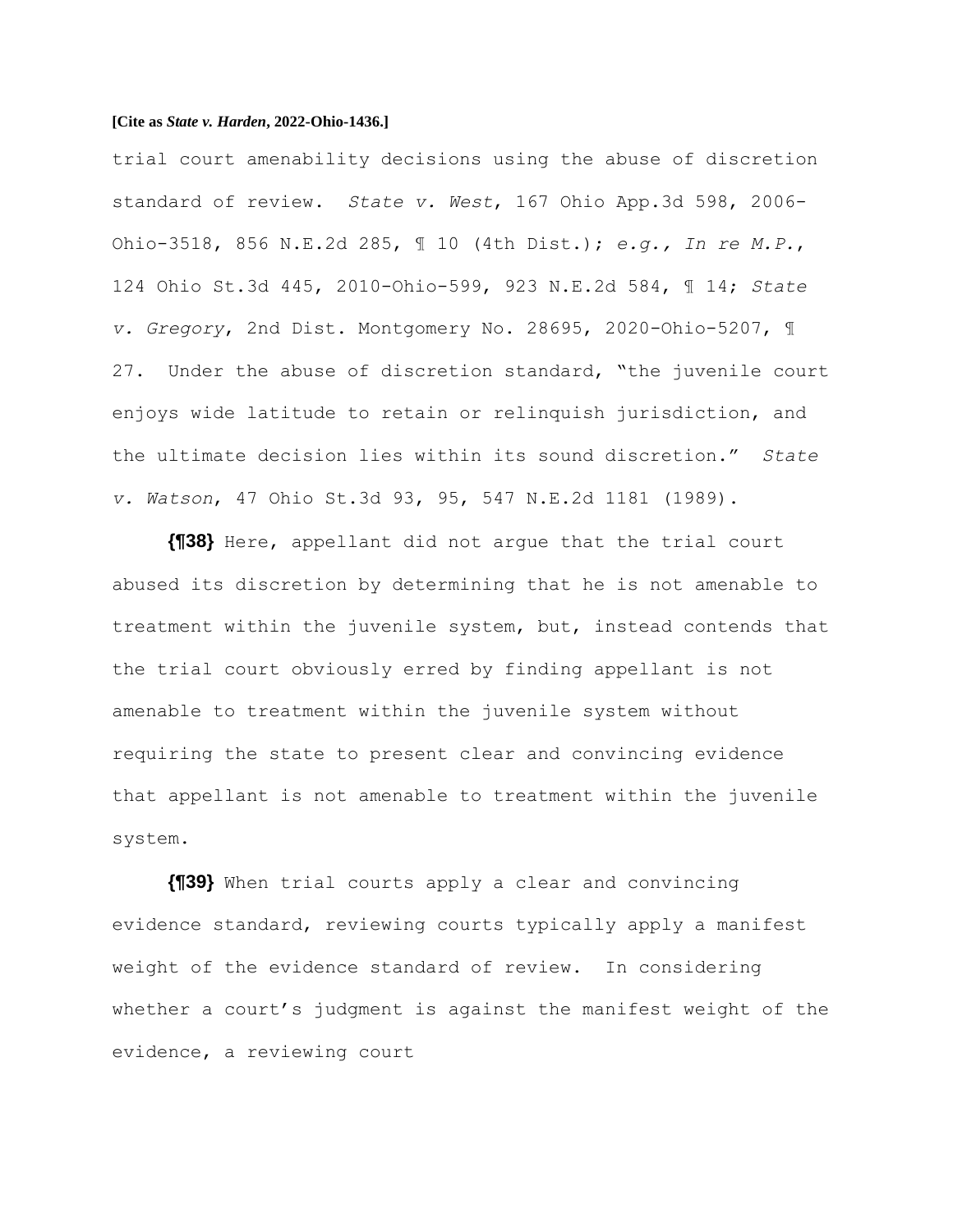"'"weighs the evidence and all reasonable inferences, considers the credibility of witnesses and determines whether in resolving conflicts in the evidence, the [finder of fact] clearly lost its way and created such a manifest miscarriage of justice that the [judgment] must be reversed and a new trial ordered."'"

*Eastley v. Volkman*, 132 Ohio St.3d 328, 2012-Ohio-2179, 972 N.E.2d 517, ¶ 20, quoting *Tewarson v. Simon*, 141 Ohio App.3d 103, 115, 750 N.E.2d 176 (9th Dist. 2001), quoting *State v. Thompkins*, 78 Ohio St.3d 380, 387, 678 N.E.2d 541 (1997), quoting *State v. Martin*, 20 Ohio App.3d 172, 175, 485 N.E.2d 717 (1st Dist. 1983).

**{¶40}** Thus, a clear and convincing evidence standard may appear to be incompatible with the appellate abuse of discretion standard of review. As we stated above, it is well-established that appellate courts review trial court amenability decisions using the abuse of discretion standard of review. *E.g., West* at ¶ 10. We recognize, however, that the Ohio Supreme Court has, at times, applied a puzzling, hybrid manifest weight and abuse of discretion standard of review. *E.g., In re Lu.B.*, 4th Dist. Hocking No. 21CA1, 2021-Ohio-4479, ¶ 18. We also note that this standard of proof issue is currently under review before the Ohio Supreme Court (the court held oral arguments on December 7, 2021.) See *State v. Nicholas*, 161 Ohio St.3d 1439, 2021-Ohio-375, 162 N.E.3d 822. Thus, the Ohio Supreme Court ultimately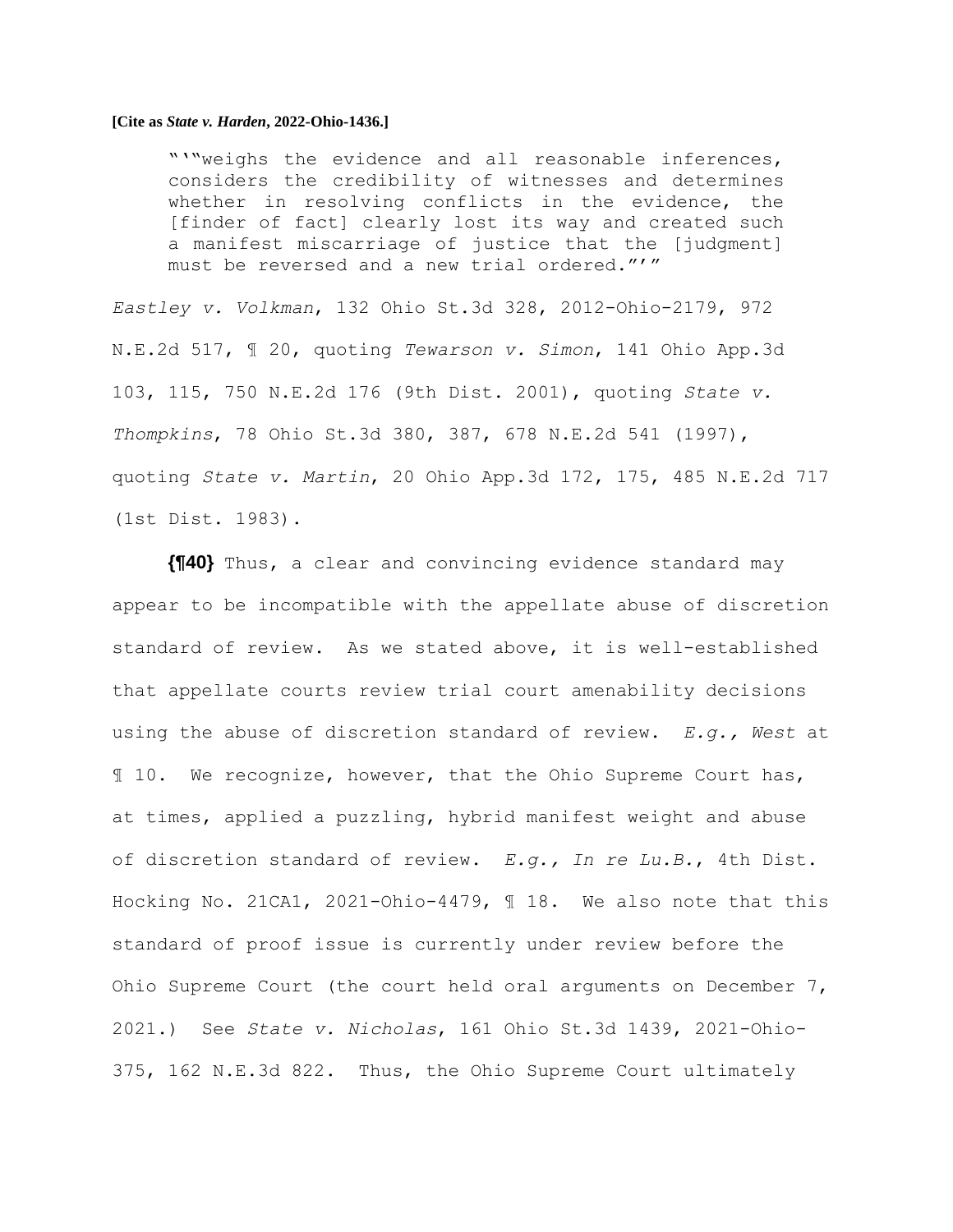will decide whether the clear and convincing evidence standard of proof, or some other standard, applies to amenability hearings under R.C. Chapter 2152.<sup>4</sup>

**{¶41}** Under the current state of the law, trial courts need not find, by clear and convincing evidence, that a child is not amenable to treatment within the juvenile system before the court may transfer the case to the common pleas court general division. Instead, "the juvenile court enjoys wide latitude to retain or relinquish jurisdiction, and the ultimate decision lies within its sound discretion." *Watson*, 47 Ohio St.3d at 95. Once again, because appellant did not raise any argument that the trial court abused its discretion, we do not address the issue in any detail, but we simply note that the record reflects that the trial court appropriately exercised its discretion when it concluded that appellant is not amenable to treatment within the juvenile system.

**{¶42}** We further note that even if we agreed that the clear and convincing evidence standard applies to R.C.

<sup>4</sup> *Nicholas* involves the initial decision to transfer under R.C. 2152.12, not a reverse transfer under R.C. 2152.121(B)(3)(b). Nevertheless, both statutes require juvenile courts to consider the same factors in R.C. 2152.12(D) and  $(E)$ . Thus, it makes sense for the same standard to apply under the initial-transfer statute, R.C. 2152.12, and the reverse-transfer statute, R.C. 2152.121(B)(3)(b).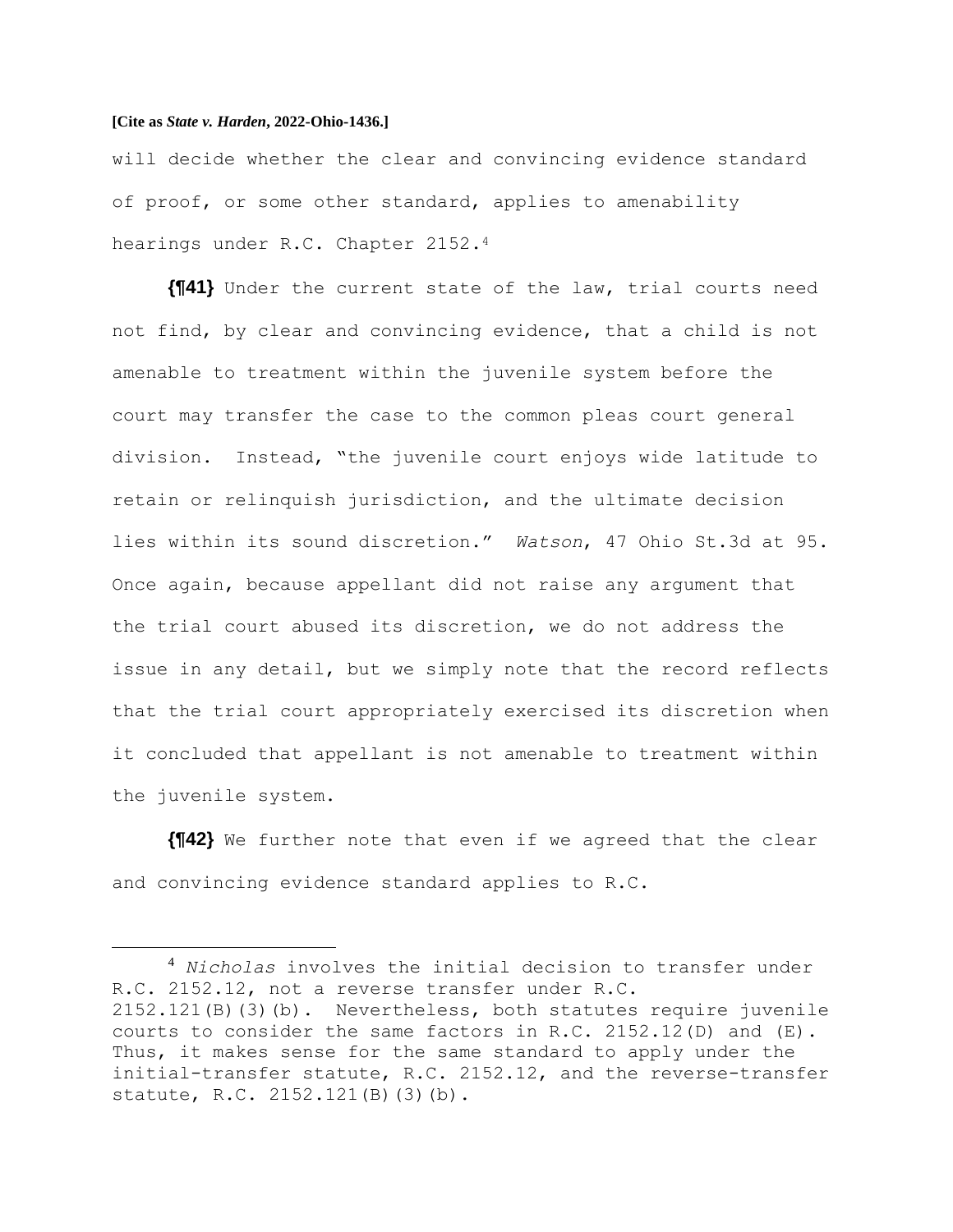$2152.121(B)(3)$  (b) amenability hearings, this court should not, in the first instance, determine whether the record contains clear and convincing evidence. Instead, the state should have the opportunity to present evidence to satisfy any newlyimposed, heightened standard of proof. For this reason, we decline appellant's invitation to engage in the fact-based, clear and convincing evidence analysis that appellant sets forth in his brief.

**{¶43}** Within his second assignment of error, appellant further asserts that the state "must bear the burden of proving that a child is not amenable to treatment in the juvenile system." We again point out, however, that appellant did not raise this issue during the trial court proceedings. Thus, absent plain error, appellant has forfeited the issue for purposes of appeal.

**{¶44}** Consequently, we do not believe that the trial court plainly erred by improperly allocating the burden of proof. Appellant did not cite anything in the record to show that the trial court required him to prove he is amenable to treatment in the juvenile system. In fact, at the amenability hearing the court stated that "the burden rests with the State of Ohio."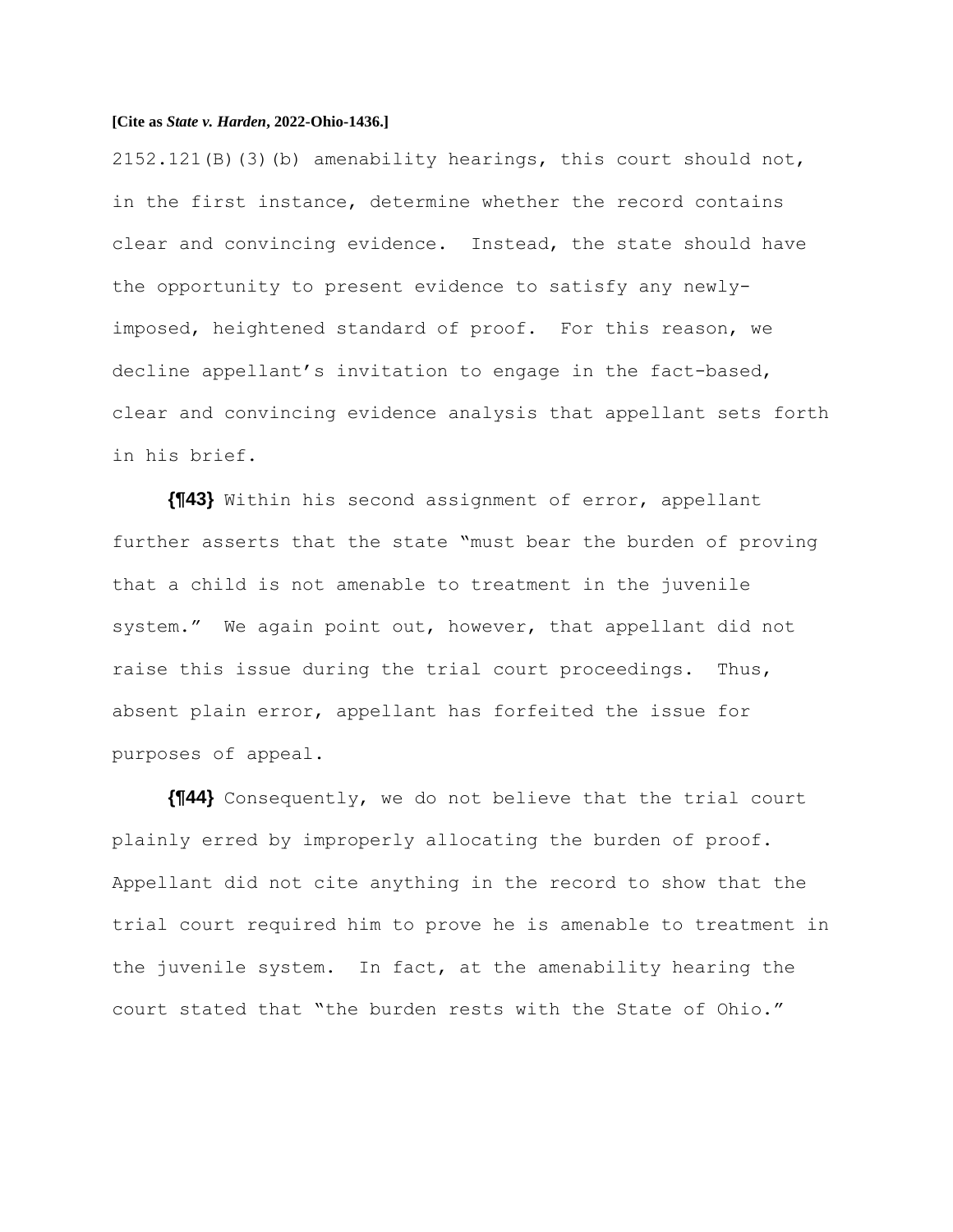**{¶45}** We recognize, however, as does appellant, that the reverse-transfer statute is silent as to burden of proof. Instead, the statute states:

the prosecuting attorney in the case may file a motion in the juvenile court that objects to the imposition of a serious youthful offender dispositional sentence upon the child and requests that the sentence imposed upon the child by the court in which the child was convicted of or pleaded guilty to the offense be invoked.

R.C. 2152.121(B)(3)(b).

**{¶46}** Once a prosecutor files a motion to object to the imposition of an SYO dispositional sentence, the statute requires a juvenile court to "hold a hearing to determine whether the child is not amenable to care or rehabilitation within the juvenile system and whether the safety of the community may require that the child be subject solely to adult sanctions." *Id.* The statute continues: "If the juvenile court at the hearing finds that the child is not amenable to care or rehabilitation within the juvenile system or that the safety of the community may require that the child be subject solely to adult sanctions, the court shall grant the motion." *Id.*

**{¶47}** Nothing in the foregoing provisions clearly allocates a burden of proof. We further observe that one issue the *Nicholas* court accepted for review concerns the burden of proof under the transfer statute, R.C. 2152.12(B). Thus, we are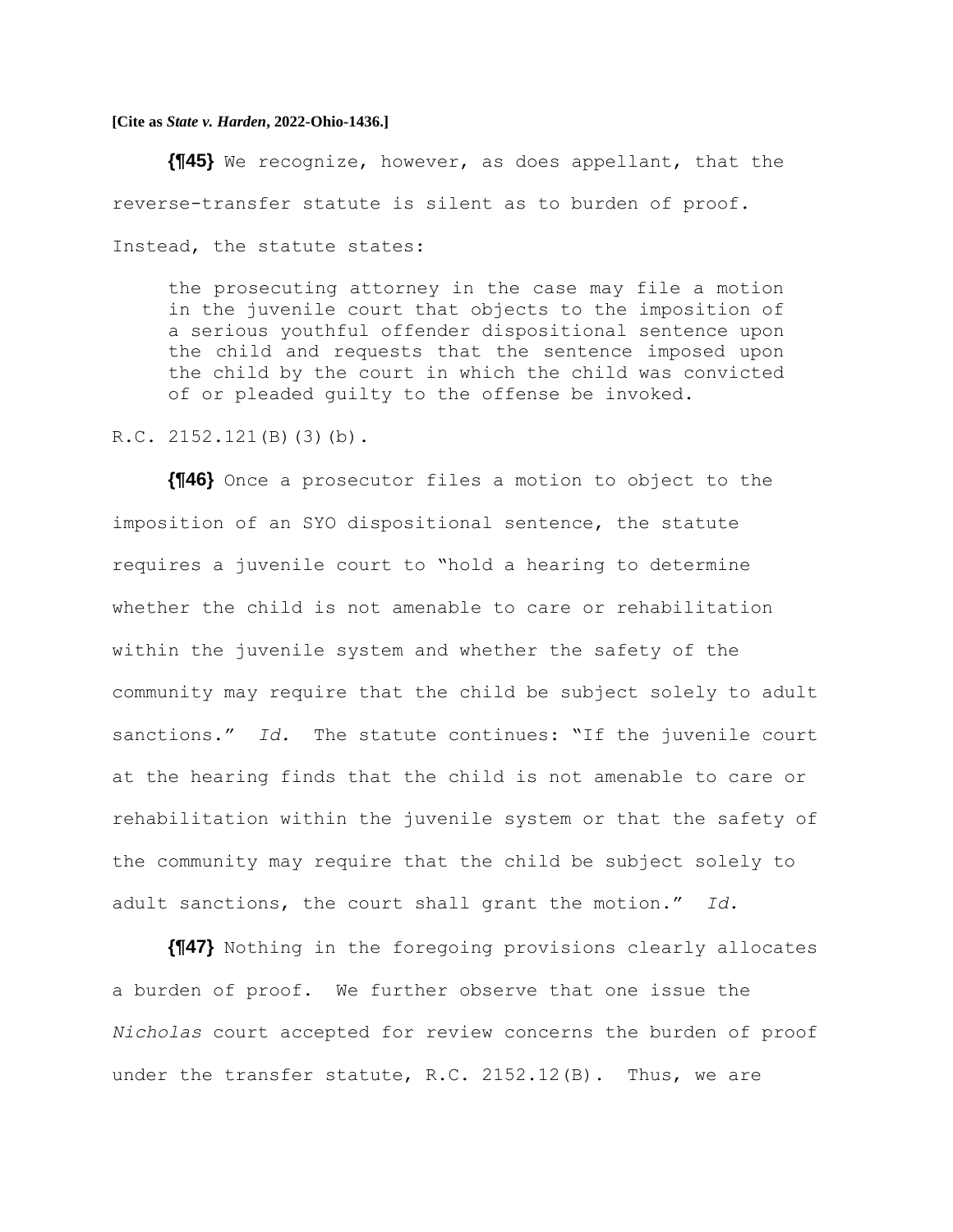unable to conclude that the trial court plainly erred by applying an incorrect burden of proof.

**{¶48}** Accordingly, based upon the foregoing reasons, we overrule appellant's second assignment of error.

#### III

**{¶49}** In his third assignment of error, appellant asserts that the trial court erred by failing to consider "all dispositional options provided by the statute, including a serious youthful offender disposition."<sup>5</sup>

**{¶50}** The state, however, asserts that appellant's argument misconstrues the statute that governs a court's options in a reverse-transfer situation under R.C. 2152.121(B)(3). We agree with the state.

**{¶51}** R.C. 2152.121(B)(3) applies when the offense for which a child was convicted did not require mandatory transfer but, instead, allowed discretionary transfer. In this situation, the common pleas court "shall determine the sentence it believes should be imposed upon the child under Chapter 2929. of the Revised Code, shall impose that sentence upon the child, and

<sup>5</sup> Appellant contends that the issue raised in his third assignment of error also is at issue in *Nicholas*. We again note, however, that *Nicholas* involves juvenile a court's initial decision to transfer a case to common pleas court, not the reverse-transfer procedure at issue in the case sub judice.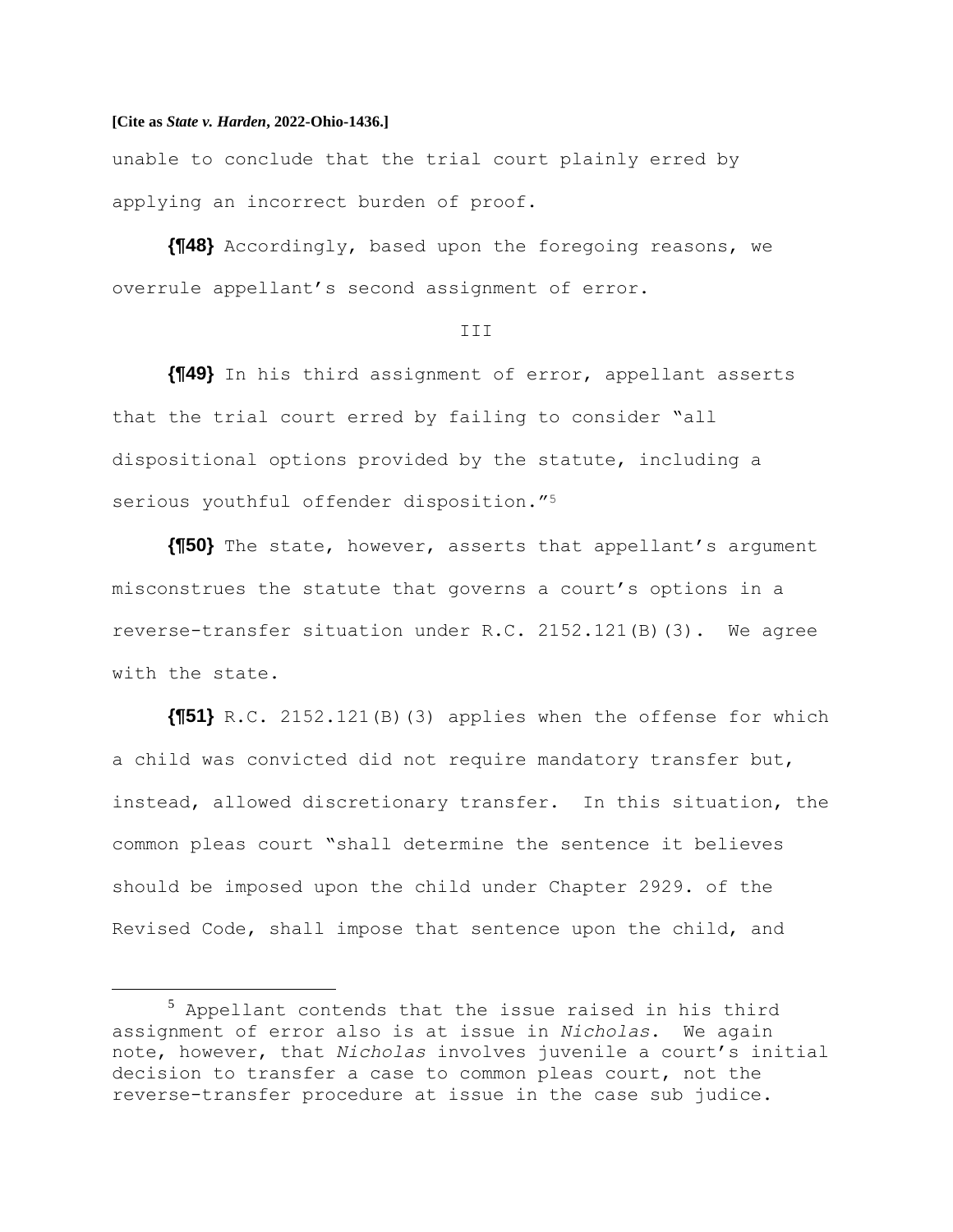shall stay that sentence pending completion of the procedures specified in [R.C. 2152.121(B)(3)]." The statute then requires the court to "transfer jurisdiction of the case back to the juvenile court that initially transferred the case and the juvenile court shall proceed in accordance with this division." R.C. 2152.121(B)(3). Once the case returns to the juvenile court's jurisdiction, R.C. 2152.121(B)(3)(a) states that "the juvenile court shall impose a serious youthful offender dispositional sentence upon the child under [R.C.  $2152.13(D)(1)$ ]," unless the prosecuting attorney timely files an R.C. 2152.121(B)(3)(b) motion that objects to the imposition of the SYO dispositional sentence.<sup>6</sup>

# $6 R.C. 2152.13(D)(1) states:$

If a child is adjudicated a delinquent child for committing an act under circumstances that require the juvenile court to impose upon the child a serious youthful offender dispositional sentence under section 2152.11 of the Revised Code, all of the following apply:

(a) The juvenile court shall impose upon the child a sentence available for the violation, as if the child were an adult, under Chapter 2929. of the Revised Code, except that the juvenile court shall not impose on the child a sentence of death or life imprisonment without parole.

(b) The juvenile court also shall impose upon the child one or more traditional juvenile dispositions under sections 2152.16, 2152.19, and 2152.20, and, if applicable, section 2152.17 of the Revised Code.

(c) The juvenile court shall stay the adult portion of the serious youthful offender dispositional sentence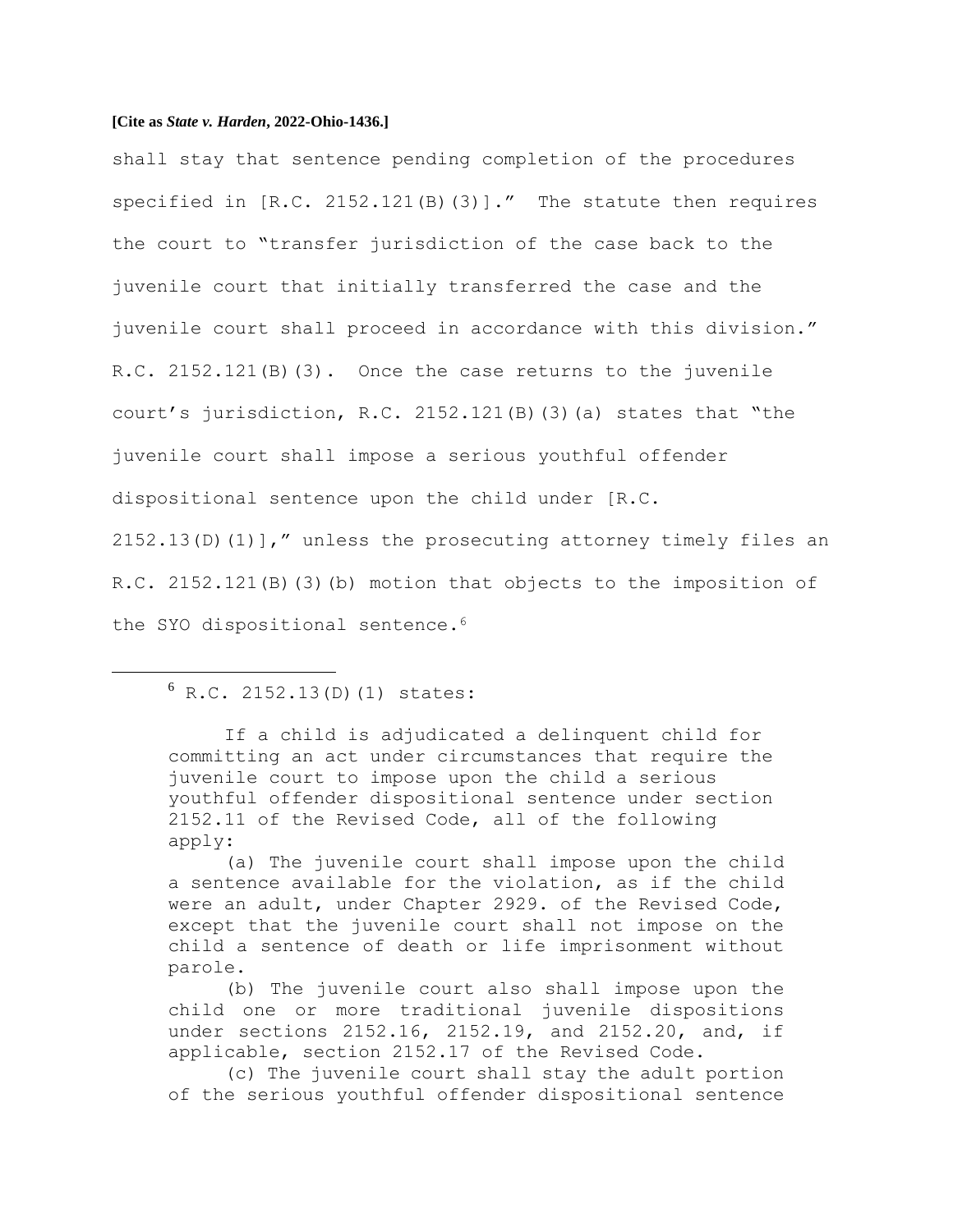**{¶52}** If the court grants the prosecutor's motion, the court must "transfer jurisdiction of the case back to the court in which the child was convicted of or pleaded guilty to the offense, and the sentence imposed by that court shall be invoked." 2152.121(B)(3)(b). If, however, the court denies the prosecutor's motion, then the court must "impose a [SYO] dispositional sentence upon the child in accordance with [R.C. 2152.121(B)(3)(a)]."

**{¶53}** Consequently, contrary to appellant's argument, R.C. 2152.121 does not give the juvenile court discretion to consider all dispositional options available in the juvenile system. Instead, following each step of the statutory analysis that applies in a reverse-transfer situation indicates that a court has two options: (1) impose an SYO dispositional sentence; or (2) transfer jurisdiction to the common pleas court, "and the sentence imposed by that court shall be invoked." R.C.  $2152.121(B)(3)$  (b). It appears that nothing in the reversetransfer statute that governs the analysis in the case sub judice gave the juvenile court any other dispositional alternatives to consider.

pending the successful completion of the traditional juvenile dispositions imposed.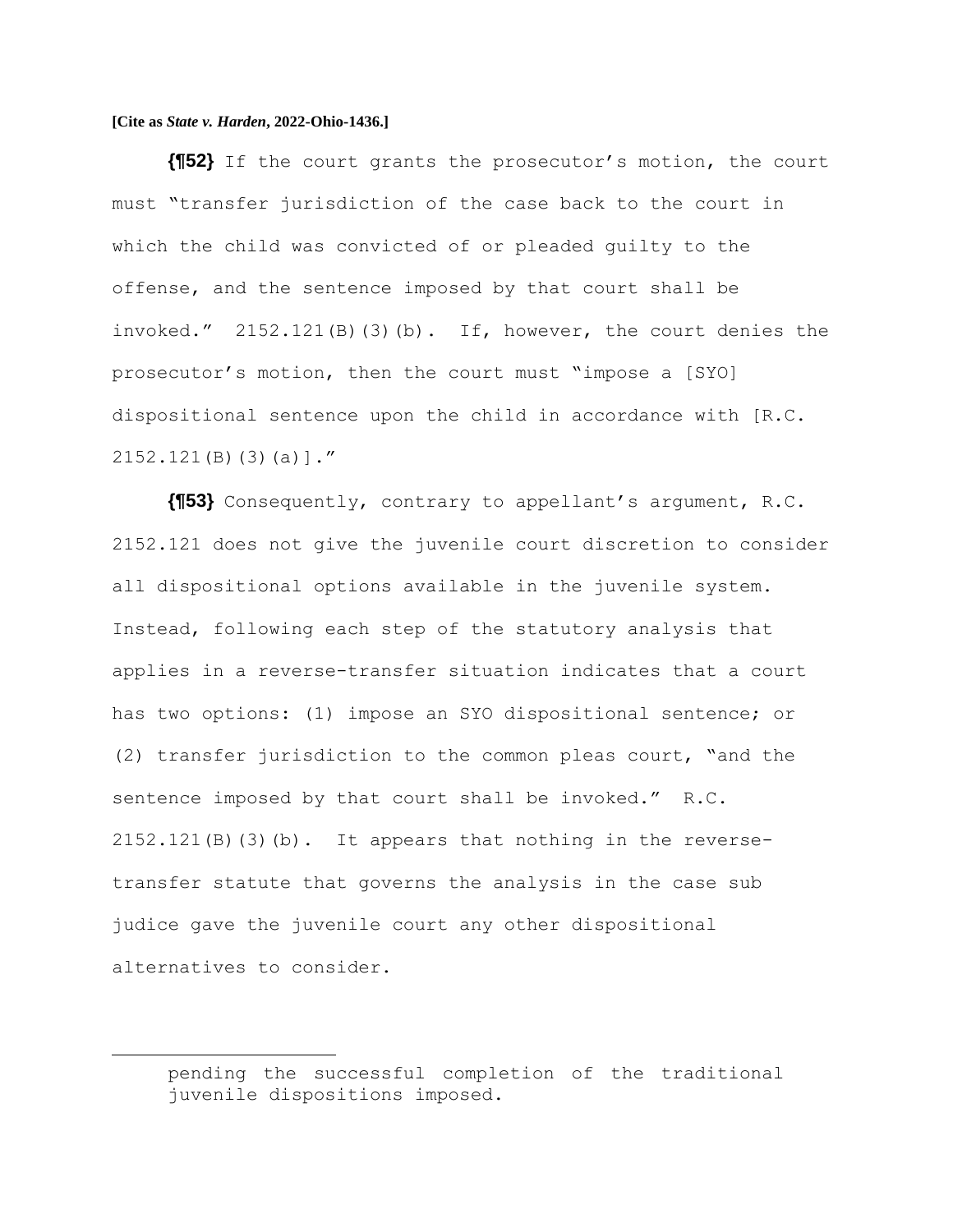**{¶54}** Accordingly, based upon the foregoing reasons, we overrule appellant's third assignment of error.

#### IV

**{¶55}** In his fourth assignment of error, appellant asserts that his trial counsel failed to provide the effective assistance of counsel as guaranteed under the Ohio and United States Constitutions. Specifically, appellant contends that counsel performed ineffectively by failing to (1) advocate for a clear and convincing standard of proof to determine whether appellant is amenable to treatment within the juvenile system, and (2) ask the court to impose an SYO dispositional sentence.

**{¶56}** The Sixth Amendment to the United States Constitution and Article I, Section 10 of the Ohio Constitution provide that defendants in all criminal proceedings shall have the assistance of counsel for their defense. The United States Supreme Court has generally interpreted this provision to mean a criminal defendant is entitled to the "reasonably effective assistance" of counsel. *Strickland v. Washington*, 466 U.S. 668, 104 S.Ct. 2052, 80 L.Ed.2d 674 (1984); *accord Hinton v. Alabama*, 571 U.S. 263, 272, 134 S.Ct. 1081, 188 L.Ed.2d 1 (2014) (Sixth Amendment right to counsel means "that defendants are entitled to be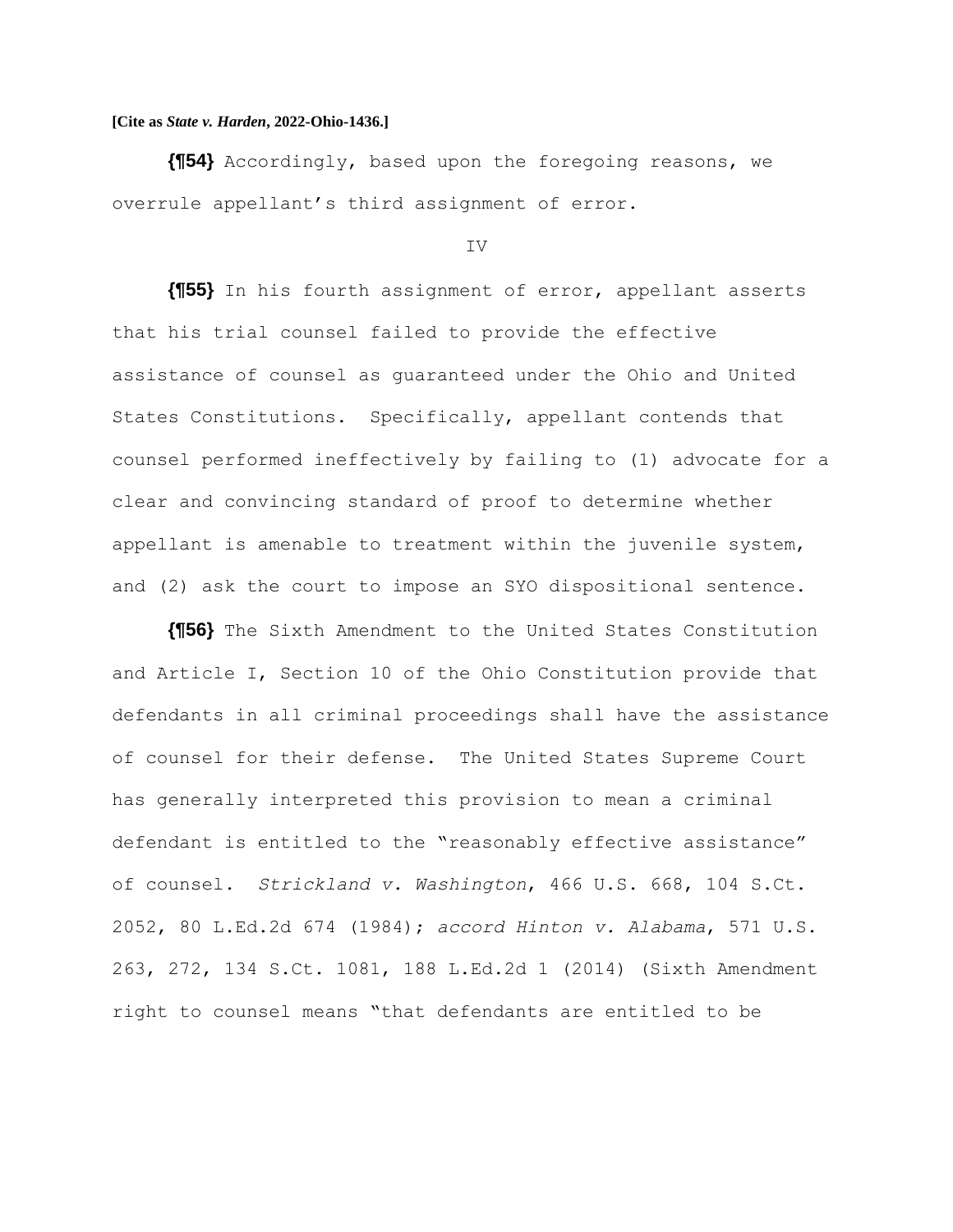represented by an attorney who meets at least a minimal standard of competence").

**{¶57}** To establish constitutionally ineffective assistance of counsel, a defendant must show (1) his counsel's performance was deficient and (2) the deficient performance prejudiced the defense and deprived the defendant of a fair trial. *E.g., Strickland*, 466 U.S. at 687; *State v. Myers*, 154 Ohio St.3d 405, 2018-Ohio-1903, 114 N.E.3d 1138, ¶ 183; *State v. Powell*, 132 Ohio St.3d 233, 2012-Ohio-2577, 971 N.E.2d 865, ¶ 85. "Failure to establish either element is fatal to the claim." *State v. Jones*, 4th Dist. Scioto No. 06CA3116, 2008-Ohio-968, ¶ 14. Therefore, if one element is dispositive, a court need not analyze both. *State v. Madrigal*, 87 Ohio St.3d 378, 389, 721 N.E.2d 52 (2000) (defendant's failure to satisfy one of the ineffective assistance of counsel elements "negates a court's need to consider the other").

**{¶58}** In the case at bar, we do not believe that appellant can establish that his trial counsel failed to provide effective assistance of counsel. Appellant first asserts that trial counsel failed to ask the trial court to use a clear and convincing evidence standard when determining appellant's amenability to treatment within the juvenile system. However, as we concluded in appellant's second assignment of error, the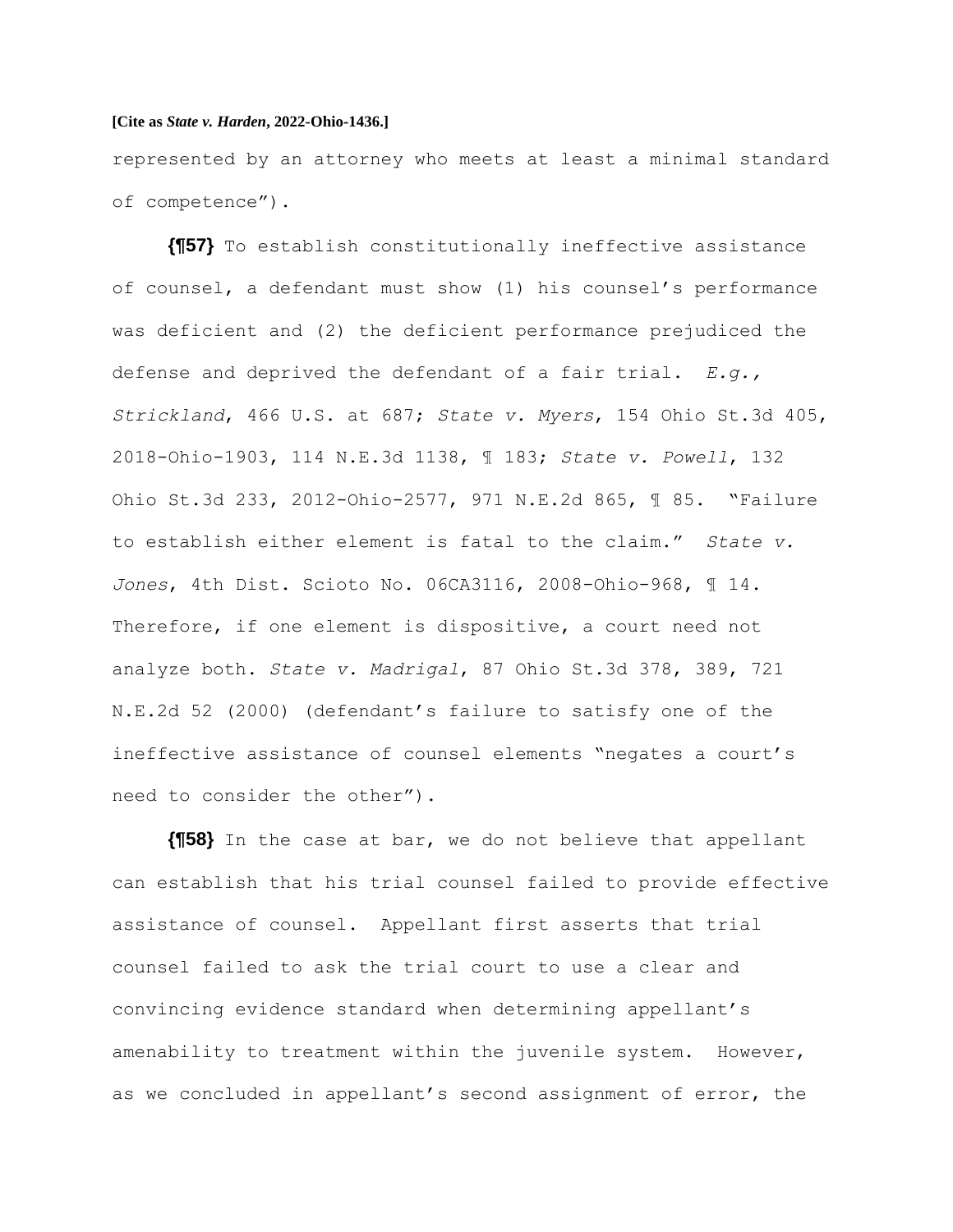current state of the law does not require juvenile courts to apply a clear and convincing evidence standard of proof when considering, under R.C. 2152.121(B)(3)(b), whether an offender is amenable to treatment within the juvenile system. Thus, trial counsel did not act deficiently by failing to ask the court to apply a new standard.

**{¶59}** We recognize appellant's argument that counsel could have advocated for a new standard or a change in the law, but appellant does not cite any authority to support the position that counsel performs deficiently if counsel fails to advocate for a new standard or a change in the law. Appellant's failure to establish the deficient performance part of the ineffectiveassistance-of-counsel analysis is dispositive of this claim.

**{¶60}** Appellant further contends that trial counsel performed ineffectively by failing to ask the court to impose an SYO dispositional sentence. We noted in appellant's third assignment of error that R.C. 2152.121(B)(3)(b) outlines the trial court's options in a reverse-transfer case. If the state did not object to the imposition of an SYO dispositional sentence, the trial court would have been required to impose that sentence. The state, however, objected to the imposition of an SYO dispositional sentence. In light of the statutory scheme, we do not believe appellant can establish that trial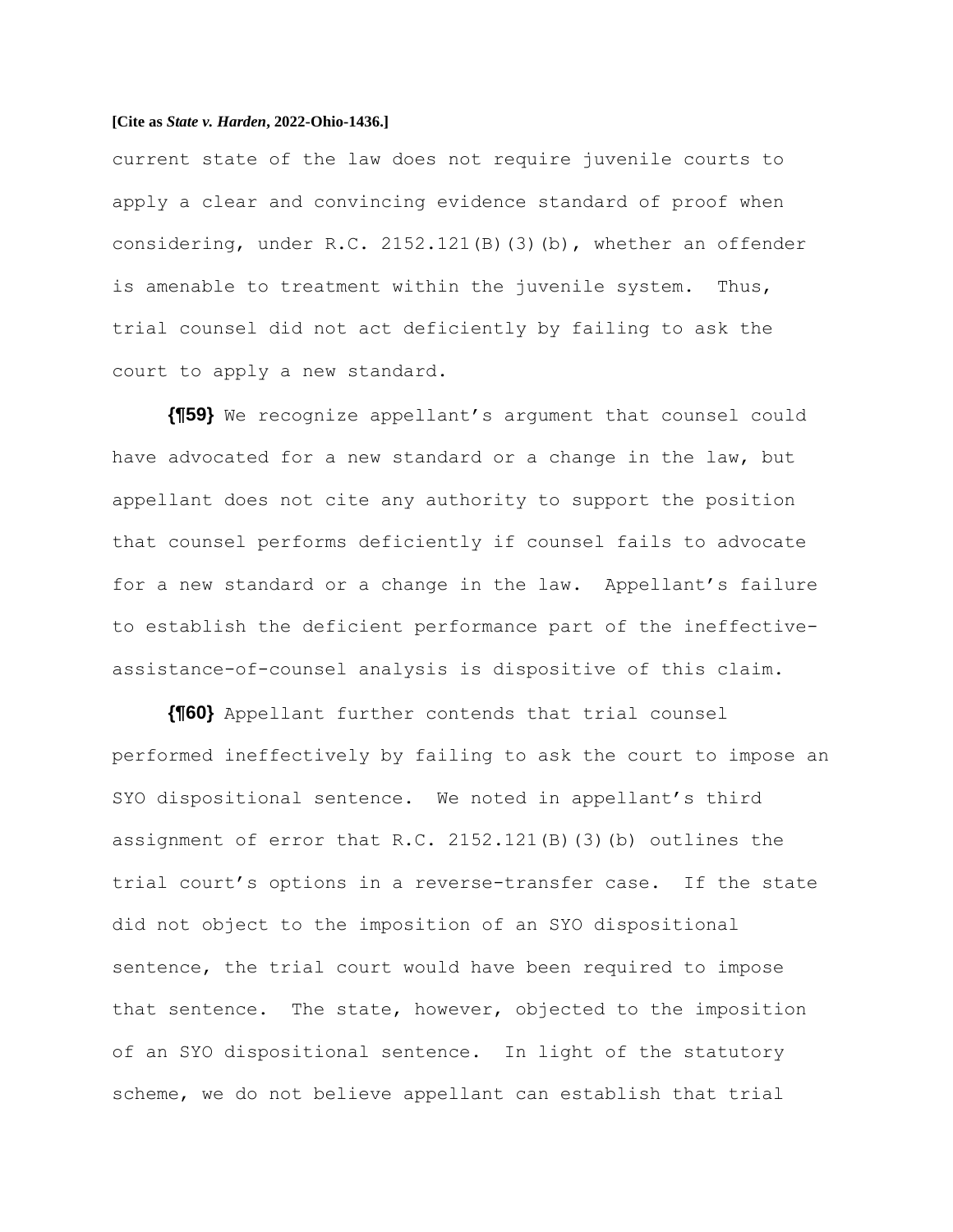counsel failed to provide effective assistance of counsel by not specifically asking the court to impose an SYO dispositional sentence.

**{¶61}** Accordingly, based upon the foregoing reasons, we overrule appellant's fourth assignment of error and affirm the trial court's judgment.

JUDGMENT AFFIRMED.